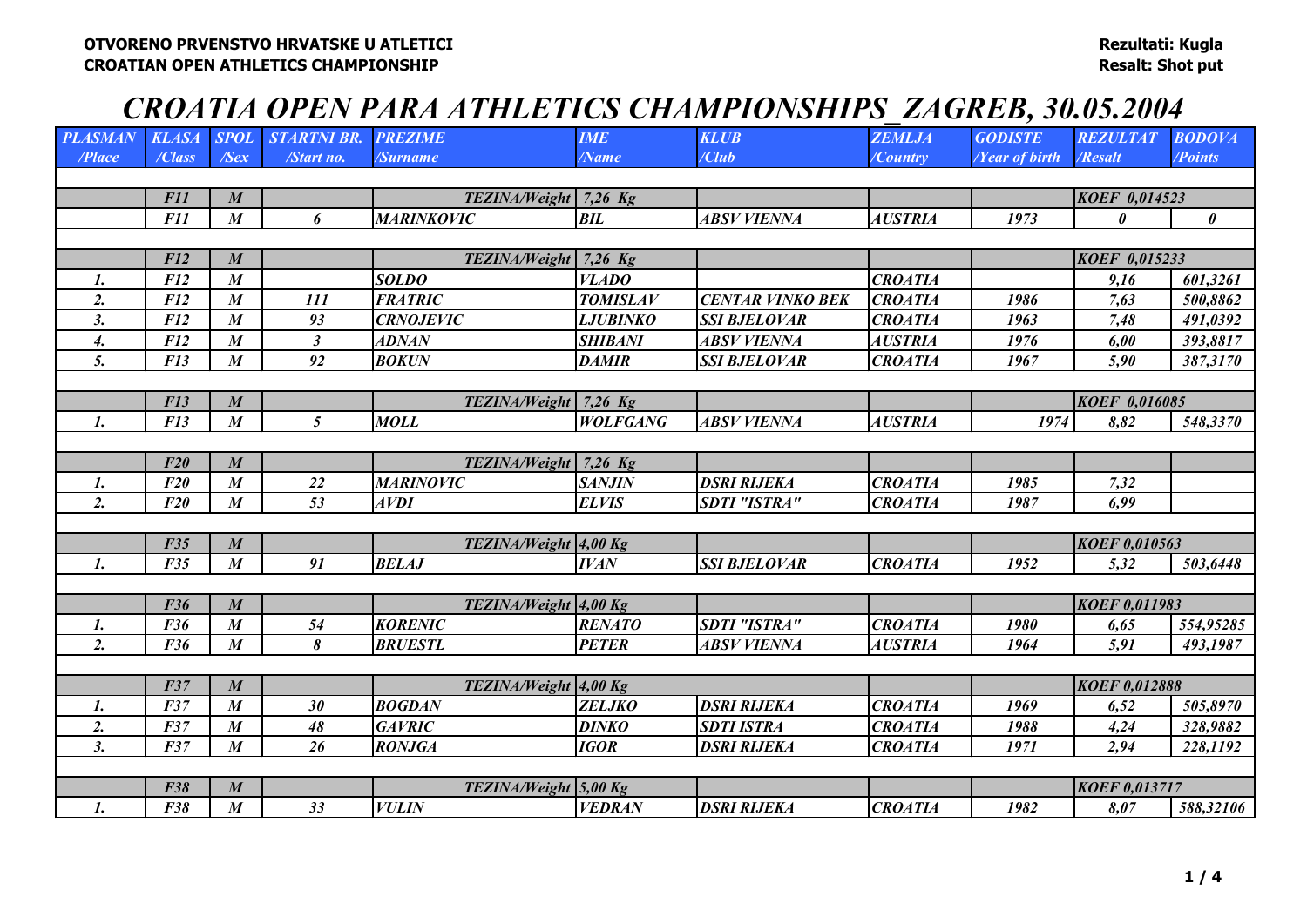**Rezultati: Kugla Resalt: Shot put**

| <b>PLASMAN</b>   | <b>KLASA</b>    | <b>SPOL</b>      | <b>STARTNI BR.</b> | <b>PREZIME</b>        | <b>IME</b>        | <b>KLUB</b>           | <b>ZEMLJA</b>    | <b>GODISTE</b>       | <b>REZULTAT</b>       | <b>BODOVA</b>         |
|------------------|-----------------|------------------|--------------------|-----------------------|-------------------|-----------------------|------------------|----------------------|-----------------------|-----------------------|
| /Place           | /Class          | $\sqrt{Sex}$     | /Start no.         | /Surname              | /Name             | /Club                 | $\sqrt{Country}$ | <b>Year of birth</b> | /Resalt               | /Points               |
|                  |                 |                  |                    |                       |                   |                       |                  |                      |                       |                       |
|                  | F42             | $\boldsymbol{M}$ |                    | TEZINA/Weight 6,00 Kg |                   |                       |                  |                      | <b>KOEF 0,013158</b>  |                       |
| 1.               | F42             | $\boldsymbol{M}$ | 79                 | <b>KRALJ</b>          | <b>DARKO</b>      | <b>SSI BJELOVAR</b>   | <b>CROATIA</b>   | 1971                 | 10,30                 | 782,79374             |
| 2.               | F42             | $\boldsymbol{M}$ | 100                | <b>TOMIC</b>          | <b>MLADEN</b>     | <b>SSI VINKOVCI</b>   | <b>CROATIA</b>   | 1976                 | 9,47                  | 719,71424             |
| 3.               | F42             | $\boldsymbol{M}$ | <b>101</b>         | <b>PAVLOVIC</b>       | <b>BERISLAV</b>   | <b>SSI VINKOVCI</b>   | <b>CROATIA</b>   | 1964                 | 9,22                  | 700,71439             |
| $\overline{4}$ . | F42             | $\boldsymbol{M}$ | 116                | <b>SMOJE</b>          | <b>KORCAGIN</b>   | <b>USRI SPLIT</b>     | <b>CROATIA</b>   | 1948                 | 5,72                  | 434,71652             |
|                  |                 |                  |                    |                       |                   |                       |                  |                      |                       |                       |
|                  | F44             | $\boldsymbol{M}$ |                    | TEZINA/Weight 6,00 Kg |                   |                       |                  |                      | <b>KOEF 0,014525</b>  |                       |
| $\mathbf{I}$ .   | F44             | $\boldsymbol{M}$ | 109                | <b>MEKIC</b>          | <b>HALID</b>      | AKI SPID SAREJEVO     | <b>BIH</b>       | 1958                 | 12,50                 | 860,5852              |
| 2.               | F44             | $\boldsymbol{M}$ | 78                 | <b>SLIVAR</b>         | <b>JOSIP</b>      | <b>SSI BJELOVAR</b>   | <b>CROATIA</b>   | 1970                 | 12,50                 | 860,5852              |
| 3.               | F44             | $\boldsymbol{M}$ | 103                | <b>GUHDIJA</b>        | <b>MUSTAFA</b>    | AKI SPID SAREJEVO     | <b>BIH</b>       | 1954                 | 11,23                 | 773,1497              |
| 4.               | F44             | $\boldsymbol{M}$ | 135                | <b>SOLA</b>           | <b>MILE</b>       | <b>ZAGREBACKI SSI</b> | <b>CROATIA</b>   |                      | 9,84                  | 677,4527              |
| 5.               | F44             | $\boldsymbol{M}$ | 52                 | <b>BLAGOJEVIC</b>     | <b>MILOS</b>      | <b>SDTI ISTRA</b>     | <b>CROATIA</b>   | 1957                 | 9,45                  | 650,6024              |
| 6.               | F44             | $\boldsymbol{M}$ | 57                 | <b>BRCKOVIC</b>       | <b>JURA</b>       | <b>USI KARLOVAC</b>   | <b>CROATIA</b>   | 1951                 | 7,18                  | 494,3201              |
| 7.               | F44             | $\boldsymbol{M}$ | 24                 | <b>SPALJ</b>          | <b>ANTUN</b>      | <b>DSRI RIJEKA</b>    | <b>CROATIA</b>   | 1946                 | 5,21                  | 358,6919              |
|                  | F44             | $\boldsymbol{M}$ |                    | <b>SADOVIC</b>        | <b>EDIS</b>       | AKI SPID SARAJEVO     |                  |                      | $\theta$              | $\boldsymbol{\theta}$ |
|                  |                 |                  |                    |                       |                   |                       |                  |                      |                       |                       |
|                  | F46             | $\boldsymbol{M}$ |                    | TEZINA/Weight 6,00 Kg |                   |                       |                  |                      | <b>KOEF 0,015640</b>  |                       |
| 1.               | F46             | $\boldsymbol{M}$ | 25                 | <b>CRVIC</b>          | <b>IVAN</b>       | <b>DSRI RIJEKA</b>    | <b>CROATIA</b>   | 1937                 | 5,35                  | 342,07161             |
| 2.               | F46             | $\boldsymbol{M}$ | 61                 | <b>JUH</b>            | <b>ZLATKO</b>     | <b>USI KARLOVAC</b>   | <b>CROATIA</b>   | 1951                 | 4,62                  | 295,39642             |
|                  | F46             | $\boldsymbol{M}$ | 121                | <b>TALESKI</b>        | <b>ALEKSANDAR</b> | <b>FSI</b>            | <b>MAKEDONIA</b> | 1982                 | $\theta$              | $\boldsymbol{\theta}$ |
|                  |                 |                  |                    |                       |                   |                       |                  |                      |                       |                       |
|                  | F52             | $\boldsymbol{M}$ |                    | TEZINA/Weight 2,00 Kg |                   |                       |                  |                      | <b>KOEF 0,008268</b>  |                       |
| 1.               | F52             | $\boldsymbol{M}$ | 142                | <b>ZUPANIC</b>        | <b>BRANKO</b>     | <b>ZP SLOVENIJE</b>   | <b>SLOVENIA</b>  | 1971                 | 4,96                  | 599,90324             |
| 2.               | F52             | $\boldsymbol{M}$ | 67                 | <b>LAKIC</b>          | <b>ZDRAVKO</b>    | <b>SDP FRANKOPAN</b>  | <b>CROATIA</b>   | 1965                 | 4,36                  | 527,33430             |
| 3.               | F52             | $\boldsymbol{M}$ | 66                 | <b>LINIC</b>          | <b>DAMIR</b>      | <b>SDP FRANKOPAN</b>  | <b>CROATIA</b>   | 1968                 | 3,98                  | 481,37397             |
|                  |                 |                  |                    |                       |                   |                       |                  |                      |                       |                       |
|                  | F <sub>53</sub> | $\boldsymbol{M}$ |                    | TEZINA/Weight 3,00 Kg |                   |                       |                  |                      | <b>KOEF 0,007890</b>  |                       |
| 1.               | F53             | $\boldsymbol{M}$ | 118                | <b>ALES</b>           | <b>KISY</b>       | СНЕСН РК              | <b>CZECH</b>     |                      | 7,50                  | 950,57034             |
| 2.               | F53             | $\boldsymbol{M}$ | 136                | <b>PLANK</b>          | <b>HENRIK</b>     | <b>ZP SLOVENIJE</b>   | <b>SLOVENIA</b>  | 1974                 | 5,88                  | 745,24715             |
|                  | F53             | $\boldsymbol{M}$ | 139                | <b>GRLIC</b>          | <b>ZDRAVKO</b>    | <b>ZP SLOVENIJE</b>   | <b>SLOVENIA</b>  | 1972                 | $\boldsymbol{\theta}$ | $\boldsymbol{\theta}$ |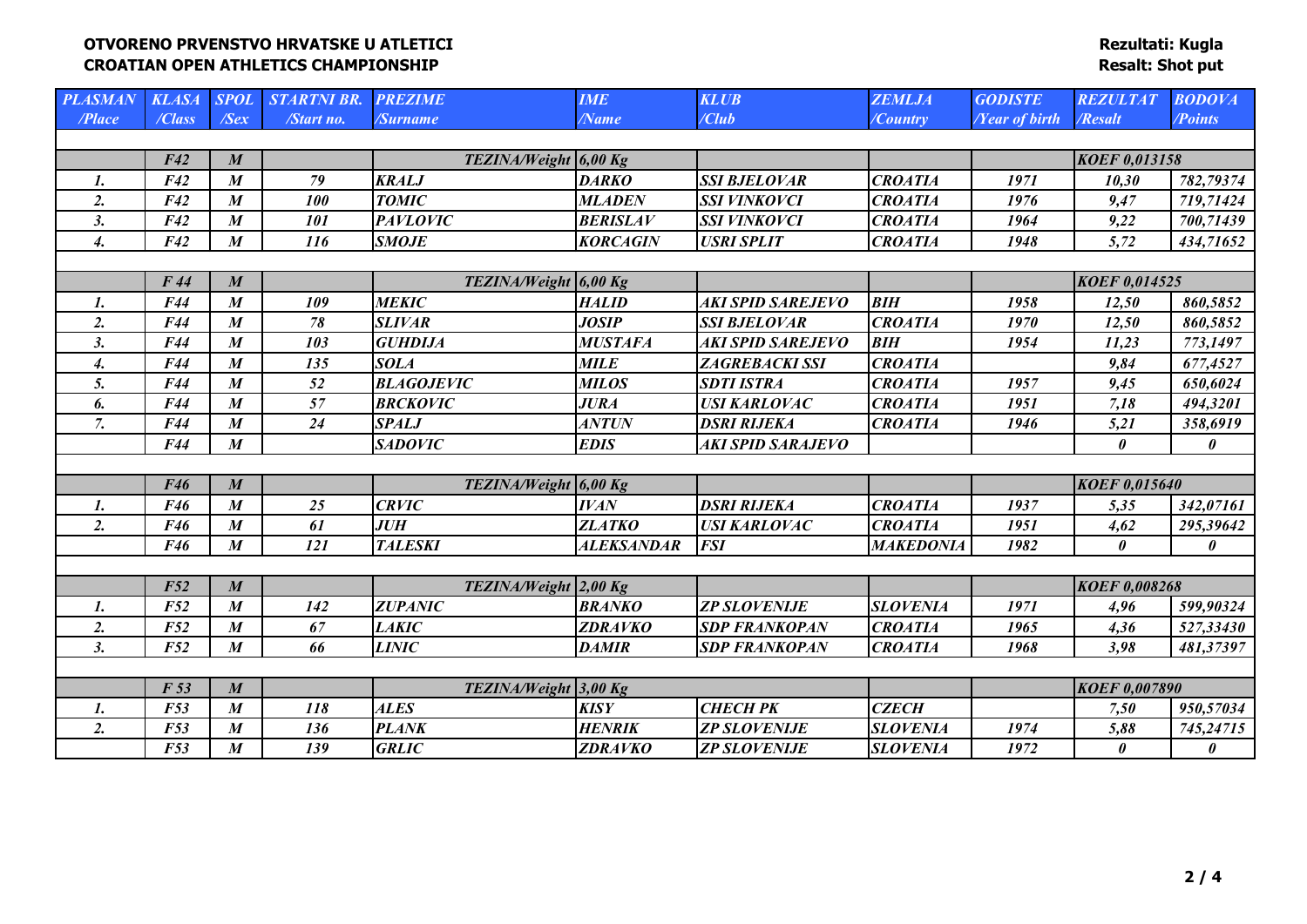| <b>PLASMAN</b>       | <b>KLASA</b>    | <b>SPOL</b>      | <b>STARTNI BR.</b>         | <b>PREZIME</b>        | <b>IME</b>      | <b>KLUB</b>           | <b>ZEMLJA</b>   | <b>GODISTE</b>              | <b>REZULTAT</b>      | <b>BODOVA</b> |
|----------------------|-----------------|------------------|----------------------------|-----------------------|-----------------|-----------------------|-----------------|-----------------------------|----------------------|---------------|
| /Place               | /Class          | $\sqrt{Sex}$     | /Start no.                 | /Surname              | <b>Name</b>     | /Club                 | /Country        | <b><i>Near of birth</i></b> | /Resalt              | /Points       |
|                      |                 |                  |                            |                       |                 |                       |                 |                             |                      |               |
|                      | F <sub>54</sub> | $\boldsymbol{M}$ |                            | TEZINA/Weight 4,00 Kg |                 |                       |                 |                             | <b>KOEF 0,009158</b> |               |
| 1.                   | F 54            | $\boldsymbol{M}$ | $\overline{2}$             | <b>GRATT</b>          | <b>ANDREAS</b>  | <b>RSCTU</b>          | <b>AUSTRIA</b>  | 1981                        | 8,86                 | 967,46014     |
| 2.                   | F54             | $\boldsymbol{M}$ | $\boldsymbol{\mathcal{I}}$ | <b>SCHWARZ</b>        | <b>RENE</b>     | <b>RSC HEINDL</b>     | <b>AUSTRIA</b>  | 1973                        | 8,71                 | 951,08102     |
| $\boldsymbol{\beta}$ | F54             | $\boldsymbol{M}$ | 143                        | <b>HUDEJ</b>          | <b>JANEZ</b>    | <b>ZP SLOVENIJA</b>   | <b>SLOVENIA</b> | 1963                        | 8,01                 | 874,64512     |
| 4.                   | F54             | $\boldsymbol{M}$ | 105                        | <b>PANDZIC</b>        | <b>DZEVAD</b>   | AKI SPID SARAJEVO     | <b>BIH</b>      | 1969                        | 7,93                 | 865,90959     |
| 5.                   | F <sub>54</sub> | $\boldsymbol{M}$ | 104                        | <b>KESKIC</b>         | <b>DZENAN</b>   | AKI SPID SARAJEVO     | <b>BIH</b>      | 1976                        | 7,70                 | 840,79493     |
| 6.                   | F 54            | $\boldsymbol{M}$ | 12                         | <b>RADUKIC</b>        | <b>ZORAN</b>    | $\overline{PK}$       | <b>SiCG</b>     |                             | 6,88                 | 751,25573     |
| 7.                   | F 54            | $\boldsymbol{M}$ | 11                         | <b>MITROVIC</b>       | <b>DRAZENKO</b> | PK                    | SiCG            | 1979                        | 6,54                 | 714,12972     |
| 8.                   | F 54            | $\boldsymbol{M}$ | 69                         | <b>PERISIC</b>        | <b>PERO</b>     | <b>SDP FRANKOPAN</b>  | <b>CROATIA</b>  | 1970                        | 5,39                 | 588,55645     |
| 9.                   | F <sub>54</sub> | $\boldsymbol{M}$ | 141                        | <b>STRULCIN</b>       | <b>ZORAN</b>    | <b>ZP SLOVENIJA</b>   | <b>SLOVENIA</b> | 1975                        | 5,23                 | 571,08539     |
| 10.                  | F <sub>54</sub> | $\boldsymbol{M}$ | 68                         | <b>VIDOVIC</b>        | <b>ALEN</b>     | <b>SDP FRANKOPAN</b>  | <b>CROATIA</b>  | 1968                        | 5,18                 | 565,62568     |
| 11.                  | F 54            | $\boldsymbol{M}$ | 134                        | <b>BRLEK</b>          | <b>MLADEN</b>   | ZAFREBACKI SSI        | <b>CROATIA</b>  |                             | 3,87                 | 422,58135     |
| 12.                  | F <sub>54</sub> | $\boldsymbol{M}$ | 132                        | <b>VASIC</b>          | <b>DRAGAN</b>   | <b>ZAGREBACKI SSI</b> | <b>CROATIA</b>  |                             | 3,43                 | 374,53592     |
| 13.                  | F 54            | $\boldsymbol{M}$ | 131                        | <b>ZOBEC</b>          | <b>DAVOR</b>    | ZAGREBACKI SSI        | <b>CROATIA</b>  |                             | 3,38                 | 369,07622     |
|                      |                 |                  |                            |                       |                 |                       |                 |                             |                      |               |
|                      | F 55            | $\boldsymbol{M}$ |                            | TEZINA/Weight 4,00 Kg |                 |                       |                 |                             | <b>KOEF 0,010835</b> |               |
| 1.                   | F 55            | $\boldsymbol{M}$ | 129                        | <b>VERTUS</b>         | <b>ZELJKO</b>   | ZAGREBACKI SSI        | <b>CROATIA</b>  |                             | 4,49                 | 414,39778     |
| 2.                   | F55             | $\boldsymbol{M}$ | 40                         | <b>KOBETIC</b>        | <b>DAMIR</b>    | <b>SDP PULA</b>       | <b>CROATIA</b>  | 1958                        | 4,08                 | 376,55745     |
| 3.                   | F55             | $\boldsymbol{M}$ | 70                         | <b>MARIJON</b>        | <b>DENIS</b>    | <b>SDP FRANKOPAN</b>  | <b>CROATIA</b>  | 1977                        | 4,00                 | 369,17397     |
| 4.                   | F 55            | $\boldsymbol{M}$ | 130                        | <b>GULAN</b>          | <b>ZELIMIR</b>  | <b>ZAGREBACKI SSI</b> | <b>CROATIA</b>  |                             | 3,86                 | 356,25288     |
| 5.                   | F 55            | $\boldsymbol{M}$ | 96                         | <b>LASLO</b>          | <b>ANDELKO</b>  | <b>SSI BJELOVAR</b>   | <b>CROATIA</b>  | 1962                        | 3,28                 | 302,72266     |
|                      |                 |                  |                            |                       |                 |                       |                 |                             |                      |               |
|                      | F 56            | $\boldsymbol{M}$ |                            | TEZINA/Weight 4,00 Kg |                 |                       |                 |                             | <b>KOEF 0,011153</b> |               |
| $\mathbf{I}$ .       | <b>F56</b>      | $\boldsymbol{M}$ | 60                         | <b>HALAR</b>          | <b>VLADO</b>    | <b>USI KARLOVAC</b>   | <b>CROATIA</b>  | 1962                        | 7,08                 | 634,80678     |
|                      |                 |                  |                            |                       |                 |                       |                 |                             |                      |               |
|                      | F 57            | $\boldsymbol{M}$ |                            | TEZINA/Weight 4,00 Kg |                 |                       |                 |                             | <b>KOEF 0,013190</b> |               |
| 1.                   | <b>F57</b>      | $\boldsymbol{M}$ | 63                         | <b>SKRTIC</b>         | <b>JURA</b>     | <b>USI KARLOVAC</b>   | <b>CROATIA</b>  | 1955                        | 7,36                 | 557,99848     |
| 2.                   | F57             | $\boldsymbol{M}$ | 39                         | <b>MATIJAS</b>        | <b>MILORAD</b>  | <b>SDP PULA</b>       | <b>CROATIA</b>  | 1960                        | 4,53                 | 406,16874     |
|                      |                 |                  |                            |                       |                 |                       |                 |                             |                      |               |
|                      | <b>F58</b>      | $\boldsymbol{M}$ |                            | TEZINA/Weight 5,00 Kg |                 |                       |                 |                             | <b>KOEF 0,014545</b> |               |
| $\mathbf{I}$ .       | F58             | $\boldsymbol{M}$ | 10                         | <b>FILIPOVIC</b>      | <b>MAREK</b>    | <b>SLOVAK SAD</b>     | <b>SLOVAK</b>   | 1970                        | 9,95                 | 684,08388     |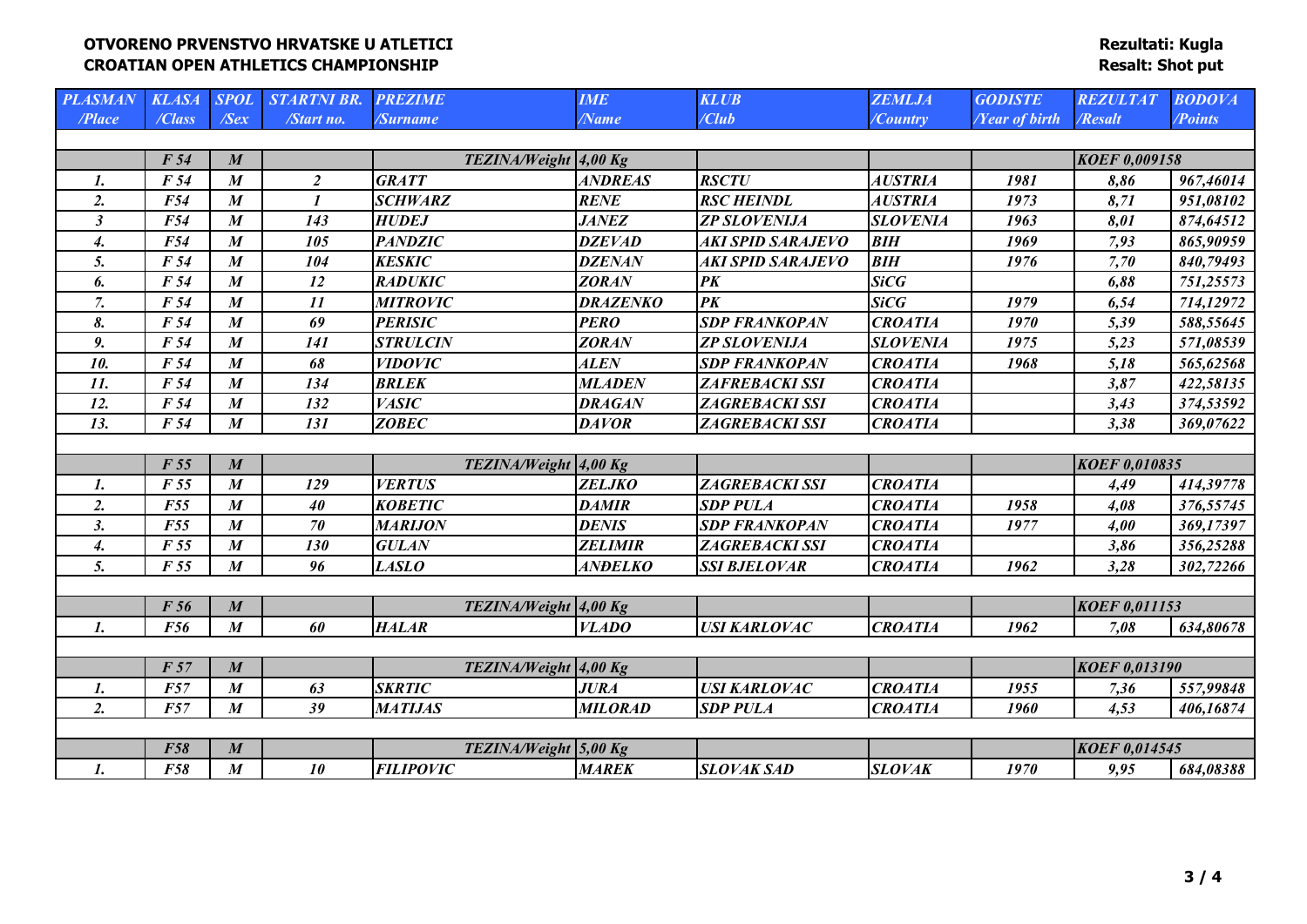| <b>PLASMAN</b> | <b>KLASA</b> SPOL |                  | <b>STARTNI BR.</b> | <b>PREZIME</b>             | <b>IME</b>       | <b>KLUB</b>          | <b>ZEMLJA</b>   | <b>GODISTE</b>       | <b>REZULTAT</b>       | <b>BODOVA</b>         |
|----------------|-------------------|------------------|--------------------|----------------------------|------------------|----------------------|-----------------|----------------------|-----------------------|-----------------------|
| /Place         | /Class            | $\sqrt{Sex}$     | /Start no.         | /Surname                   | <b>Name</b>      | /Club                | <b>Country</b>  | <b>Year of birth</b> | /Resalt               | /Points               |
|                |                   |                  |                    |                            |                  |                      |                 |                      |                       |                       |
|                | <b>OPCA</b>       | $\boldsymbol{M}$ |                    | TEZINA/Weight 7,26 Kg      |                  |                      |                 |                      |                       |                       |
| 1.             | OP                | $\boldsymbol{M}$ | 28                 | <b>IKICA</b>               | <b>ZARKO</b>     | <b>DSRI RIJEKA</b>   | <b>CROATIA</b>  | 1960                 | 8,41                  |                       |
| 2.             | OP                | $\boldsymbol{M}$ | 31                 | <b>SALETOVIC</b>           | <b>RIFET</b>     | <b>DSRI RIJEKA</b>   | <b>CROATIA</b>  | 1953                 | 8,31                  |                       |
| 3.             | OP                | $\pmb{M}$        | 115                | <b>MANDIC</b>              | RATKO            | <b>USRI SPLIT</b>    | <b>CROATIA</b>  | 1956                 | 7,21                  |                       |
| 4.             | OP                | $\boldsymbol{M}$ | 34                 | <b>GREGOROVIC</b>          | <b>VJEKOSLAV</b> | <b>DSRI RIJEKA</b>   | <b>CROATIA</b>  | 1969                 | 5,01                  |                       |
| $\nu k$        | OP                | $\boldsymbol{M}$ | 98                 | <b>PODKRAJSEK</b>          | <b>DARKO</b>     | <b>SSI BJELOVAR</b>  | <b>CROATIA</b>  | 1971                 | 9,89                  |                       |
|                |                   |                  |                    |                            |                  |                      |                 |                      |                       |                       |
|                | <b>F12</b>        | W                |                    | TEZINA/Weight 4,00 Kg      |                  |                      |                 |                      | KOEF 0,012345         |                       |
| $\mathbf{I}$ . | F12               | W                | 14                 | <b>VUKSANOVIC</b>          | <b>NADA</b>      | $\overline{PK}$      | <b>SiCG</b>     | 1959                 | 8,98                  | 727,42001             |
|                |                   |                  |                    |                            |                  |                      |                 |                      |                       |                       |
|                | F20               | W                |                    | TEZINA/Weight 4,00 Kg      |                  |                      |                 |                      |                       |                       |
| $\mathbf{1}$ . | $\overline{F20}$  | $\overline{W}$   | $\overline{45}$    | <b>PETEH</b>               | <b>KRISTINA</b>  | <b>SDTI ISTRA</b>    | <b>CROATIA</b>  | 1987                 | 5,49                  |                       |
|                |                   |                  |                    |                            |                  |                      |                 |                      |                       |                       |
|                | F38               | W                |                    | TEZINA/Weight 3,00 Kg      |                  |                      |                 |                      | KOEF 0,010010         |                       |
| $\mathbf{1}$ . | F38               | W                | $\boldsymbol{4}$   | <b>PFALZER</b>             | <b>PETRA</b>     | <b>ABSV VIENNA</b>   | <b>AUSTRIA</b>  | 1966                 | 4,29                  | 428,57143             |
|                |                   |                  |                    |                            |                  |                      |                 |                      |                       |                       |
|                | F42               | W                |                    | TEZINA/Weight 4,00 Kg      |                  |                      |                 |                      | KOEF 0,007485         |                       |
| 1.             | F42               | W                | 51                 | <b>VUKOVIC</b>             | <b>JELENA</b>    | <b>SDTI ISTRA</b>    | <b>CROATIA</b>  | 1976                 | 7,5                   | 1002,004              |
| 2.             | F42               | W                | 94                 | <b>KOLOLIH</b>             | <b>VLASTA</b>    | <b>SSI BJELOVAR</b>  | <b>CROATIA</b>  | 1959                 | 4,02                  | 537,07415             |
|                | F42               | W                | 58                 | <b>POTURICA</b>            | <b>DUBRAVKA</b>  | <b>USI KARLOVAC</b>  | <b>CROATIA</b>  | 1957                 | $\boldsymbol{\theta}$ | $\boldsymbol{\theta}$ |
|                |                   |                  |                    |                            |                  |                      |                 |                      |                       |                       |
|                | F44               | W                |                    | TEZINA/Weight 4,00 Kg      |                  |                      |                 |                      | <b>KOEF 0,010725</b>  |                       |
| $\mathbf{1}$ . | F44               | W                | 95                 | <b>LASLO</b>               | <b>MARIJA</b>    | <b>SSI BJELOVAR</b>  | <b>CROATIA</b>  | 1970                 | 2,32                  | 216,31702             |
|                |                   |                  |                    |                            |                  |                      |                 |                      |                       |                       |
|                | F 54              | W                |                    | TEZINA/Weight 3,00 Kg      |                  |                      |                 |                      | <b>KOEF 0,009158</b>  |                       |
| $\mathbf{I}$ . | F54               | W                | 137                | <b>MAJCEN</b>              | <b>TATJANA</b>   | <b>ZP SLOVENIJA</b>  | <b>SLOVENIA</b> | 1978                 | 5,72                  | 624,59052             |
|                |                   |                  |                    |                            |                  |                      |                 |                      |                       |                       |
|                | F 55              | W                |                    | TEZINA/Weight 3,00 Kg      |                  |                      |                 |                      | <b>KOEF 0,010835</b>  |                       |
| 1.             | F 55              | W                | 73                 | <b>MILINKOVIC</b>          | <b>MILKA</b>     | <b>SDP FRANKOPAN</b> | <b>CROATIA</b>  | 1955                 | 7,16                  | 660,82141             |
| 2.             | <b>F55</b>        | W                | 133                | <b>JAKOPCEVIC</b>          | <b>BISERKA</b>   | ZAGREBACKI SSI       | <b>CROATIA</b>  |                      | 3,63                  | 335,02538             |
|                |                   |                  |                    |                            |                  |                      |                 |                      |                       |                       |
|                | <b>OPCA</b>       | W                |                    | TEZINA/Weight 4,00 Kg      |                  |                      |                 |                      |                       |                       |
| $\mathbf{I}$ . | OP                | W                | 20                 | <b>MANITASEVIC HASANIC</b> | <b>VESNA</b>     | <b>DSRI RIJEKA</b>   | <b>CROATIA</b>  | 1962                 | 4,43                  |                       |
| 2.             | $\overline{OP}$   | $\overline{W}$   | 28                 | <b>RONCEVIC KINDER</b>     | <b>ZLATA</b>     | <b>DSRI RIJEKA</b>   | <b>CROATIA</b>  | 1949                 | 3,31                  |                       |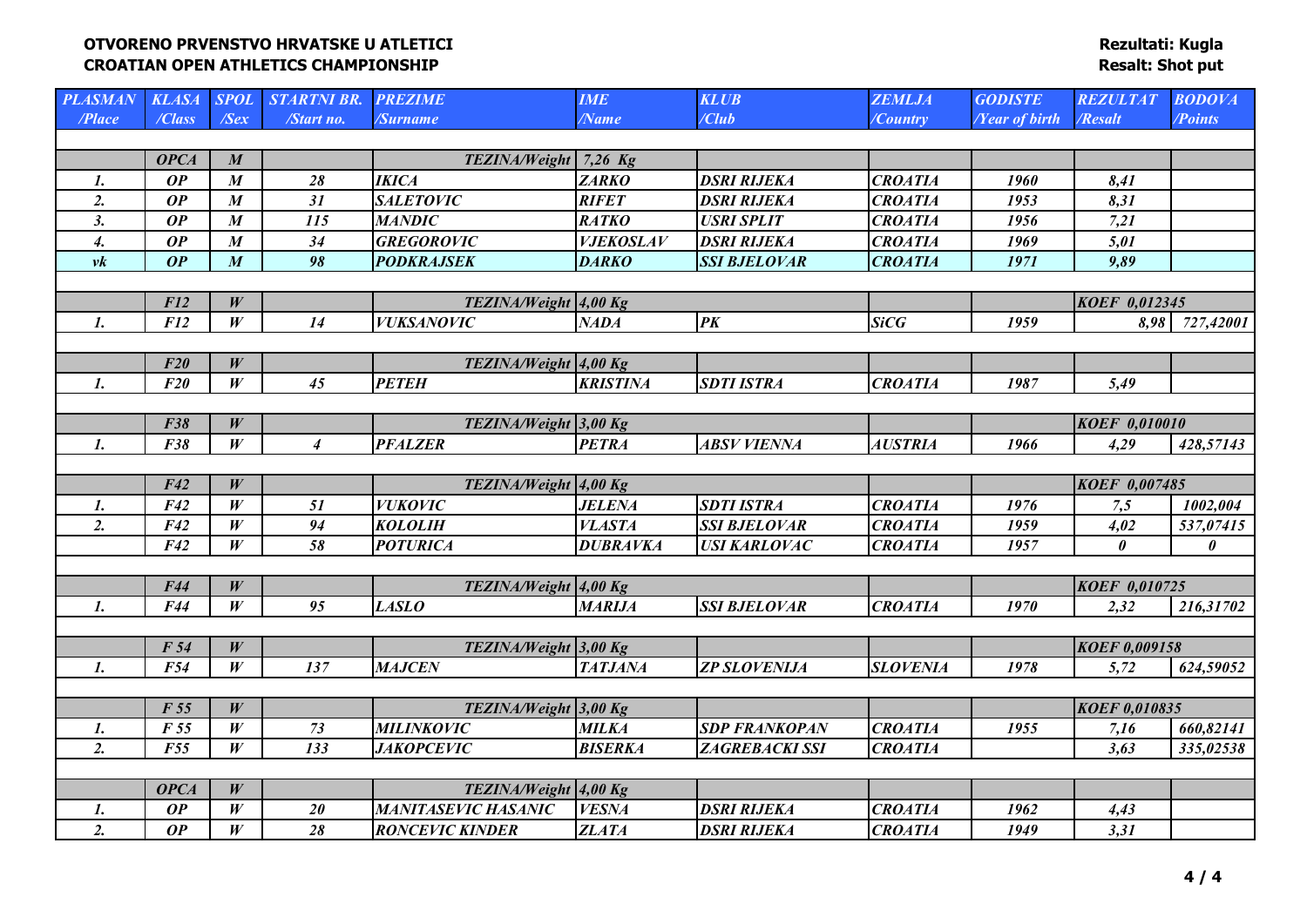| <b>PLASMAN</b>   | <b>KLASA</b>    | <b>SPOL</b>      | <b>STARTNI BR.</b> | <b>PREZIME</b>       | <b>IME</b>      | <b>KLUB</b>              | <b>ZEMLJA</b>  | <b>GODISTE</b>              | <b>REZULTAT</b>      | <b>BODOVA</b> |
|------------------|-----------------|------------------|--------------------|----------------------|-----------------|--------------------------|----------------|-----------------------------|----------------------|---------------|
| /Place           | /Class          | $\sqrt{Sex}$     | /Start no.         | /Surname             | $\sqrt{Name}$   | /Club                    | /Country       | <b><i>Near of birth</i></b> | /Resalt              | /Points       |
|                  |                 |                  |                    |                      |                 |                          |                |                             |                      |               |
|                  | <b>F11</b>      | $\boldsymbol{M}$ |                    | TEZINA/Weight 800 gr |                 |                          |                |                             | <b>KOEF 0,043000</b> |               |
| 1.               | <b>F11</b>      | $\boldsymbol{M}$ | 6                  | <b>MARINKOVIC</b>    | BIL             | <b>ABSV VIENNA</b>       | <b>AUSTRIA</b> | 1973                        | 42,9                 | 997,6744      |
|                  |                 |                  |                    |                      |                 |                          |                |                             |                      |               |
|                  | F12             | $\boldsymbol{M}$ |                    | TEZINA/Weight 800 gr |                 |                          |                |                             | <b>KOEF 0,055758</b> |               |
| 1.               | F12             | $\boldsymbol{M}$ | 16                 | <b>GRLICA</b>        | <b>MILOS</b>    | PK                       | <b>SiCG</b>    | 1979                        | 48,7                 | 873,4173      |
| 2.               | F12             | $\boldsymbol{M}$ |                    | <b>SOLDO</b>         | <b>VLADO</b>    |                          | <b>CROATIA</b> |                             | 38,26                | 686,1796      |
| 3.               | F12             | $\boldsymbol{M}$ | $\mathfrak{z}$     | <i><b>ADNAN</b></i>  | <b>SHIBANI</b>  | <b>ABSV VIENNA</b>       | <b>AUSTRIA</b> | 1976                        | 18,24                | 327,1279      |
| 4.               | F12             | $\boldsymbol{M}$ | 92                 | <b>BOKUN</b>         | <b>DAMIR</b>    | <b>SSI BJELOVAR</b>      | <b>CROATIA</b> | 1967                        | 12,55                | 225,0798      |
|                  |                 |                  |                    |                      |                 |                          |                |                             |                      |               |
|                  | F20             | $\boldsymbol{M}$ |                    | TEZINA/Weight 800 gr |                 |                          |                |                             |                      |               |
| 1.               | F20             | $\boldsymbol{M}$ | 22                 | <b>MARINOVIC</b>     | <b>SANJIN</b>   | <b>DSRI RIJEKA</b>       | <b>CROATIA</b> | 1985                        | 13,38                |               |
|                  |                 |                  |                    |                      |                 |                          |                |                             |                      |               |
|                  | F35             | $\boldsymbol{M}$ |                    | TEZINA/Weight 600 gr |                 |                          |                |                             | <b>KOEF 0,041190</b> |               |
| 1.               | F35             | $\boldsymbol{M}$ | 91                 | <b>BELAJ</b>         | <b>IVAN</b>     | <b>SSI BJELOVAR</b>      | <b>CROATIA</b> | 1952                        | 13,01                | 315,8534      |
|                  |                 |                  |                    |                      |                 |                          |                |                             |                      |               |
|                  | <b>F36</b>      | $\boldsymbol{M}$ |                    | TEZINA/Weight 600 gr |                 |                          |                |                             | <b>KOEF 0,030427</b> |               |
| 1.               | F36             | $\boldsymbol{M}$ | 8                  | <b>BRUESTL</b>       | <b>PETER</b>    | <b>ABSV VIENNA</b>       | <b>AUSTRIA</b> | 1964                        | 10,61                | 348,7035      |
| 2.               | F36             | $\boldsymbol{M}$ | 9                  | <b>WASHUETTL</b>     | <b>STEFAN</b>   | <b>ABSV VIENNA</b>       | <b>AUSTRIA</b> | 1969                        | 8,6                  | 282,6437      |
|                  |                 |                  |                    |                      |                 |                          |                |                             |                      |               |
|                  | F37             | $\boldsymbol{M}$ |                    | TEZINA/Weight 600 gr |                 |                          |                |                             | <b>KOEF 0,044385</b> |               |
| $\mathbf{1}$ .   | F37             | $\boldsymbol{M}$ | 30                 | <b>BOGDAN</b>        | <b>ZELJKO</b>   | <b>DSRI RIJEKA</b>       | <b>CROATIA</b> | 1969                        | 14,8                 | 333,446       |
|                  |                 |                  |                    |                      |                 |                          |                |                             |                      |               |
|                  | <b>F38</b>      | $\boldsymbol{M}$ |                    | TEZINA/Weight 800 gr |                 |                          |                |                             | <b>KOEF 0,043597</b> |               |
| $\mathbf{1}$ .   | F38             | $\boldsymbol{M}$ | 33                 | <b>VULIN</b>         | <b>VEDRAN</b>   | <b>DSRI RIJEKA</b>       | <b>CROATIA</b> | 1982                        | 21,53                | 493,8413      |
|                  |                 |                  |                    |                      |                 |                          |                |                             |                      |               |
|                  | $F_{42}$        | $\boldsymbol{M}$ |                    | TEZINA/Weight 800 gr |                 |                          |                |                             | <b>KOEF 0,049220</b> |               |
| 1.               | F42             | $\boldsymbol{M}$ | 100                | <b>TOMIC</b>         | <b>MLADEN</b>   | <b>SSI VINKOVCI</b>      | <b>CROATIA</b> | 1976                        | 33,75                | 685,6969      |
| $\overline{2}$ . | F <sub>42</sub> | $\boldsymbol{M}$ | 101                | <b>PAVLOVIC</b>      | <b>BERISLAV</b> | <b>SSI VINKOVCI</b>      | <b>CROATIA</b> | 1964                        | 29,94                | 608,2893      |
| 3.               | F42             | $\boldsymbol{M}$ | 106                | <b>BJELAK</b>        | <b>SENAD</b>    | <b>AKI SPID SARAJEVO</b> | <b>BIH</b>     | 1968                        | 21,98                | 446,5664      |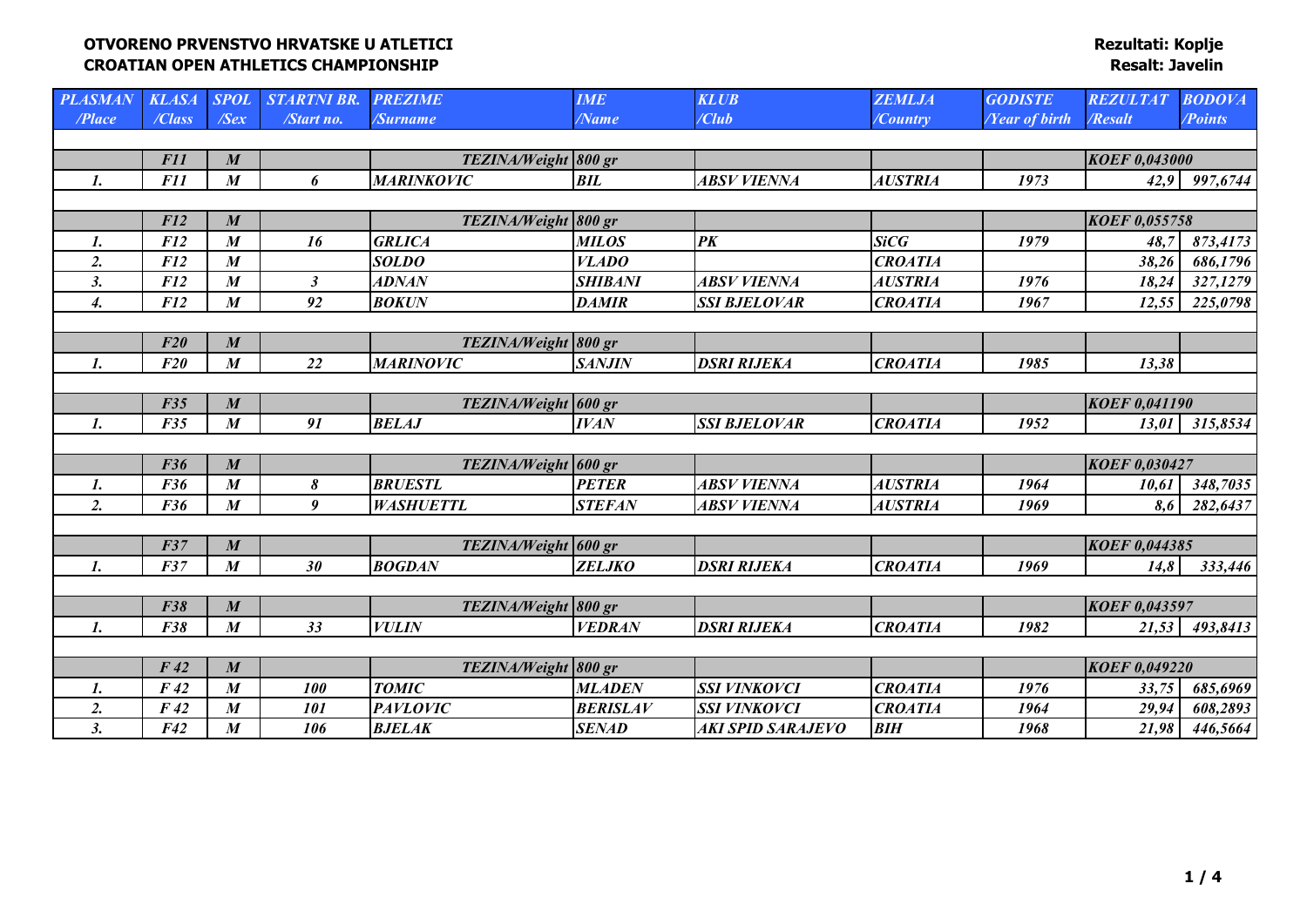| <b>PLASMAN</b>     | <b>KLASA</b>    | <b>SPOL</b>      | <b>STARTNI BR.</b> | <b>PREZIME</b>       | <b>IME</b>        | <b>KLUB</b>              | <b>ZEMLJA</b>    | <b>GODISTE</b>       | <b>REZULTAT</b>      | <b>BODOVA</b>         |
|--------------------|-----------------|------------------|--------------------|----------------------|-------------------|--------------------------|------------------|----------------------|----------------------|-----------------------|
| /Place             | /Class          | $\sqrt{Sex}$     | /Start no.         | /Surname             | <b>Name</b>       | /Club                    | /Country         | <b>Year of birth</b> | /Resalt              | <b>Points</b>         |
|                    |                 |                  |                    |                      |                   |                          |                  |                      |                      |                       |
|                    | F44             | $\boldsymbol{M}$ |                    | TEZINA/Weight 800 gr |                   |                          |                  |                      | <b>KOEF0,053770</b>  |                       |
| 1.                 | F44             | $\boldsymbol{M}$ | 102                | <b>ZUPANIC</b>       | <b>VJEKOSLAV</b>  | <b>SSI VINKOVCI</b>      | <b>CROATIA</b>   | 1964                 | 42,33                | 787,242               |
| 2.                 | F44             | $\boldsymbol{M}$ | 103                | <b>GUHDIJA</b>       | <b>MUSTAFA</b>    | AKI SPID SARAJEVO        | <b>BIH</b>       | 1954                 | 37,42                | 695,9271              |
| 3.                 | F44             | $\boldsymbol{M}$ | 135                | <b>SOLA</b>          | <b>MILE</b>       | ZAGREBACKI SSI           | <b>CROATIA</b>   |                      | 25,77                | 479,2635              |
| 4.                 | F44             | $\boldsymbol{M}$ | 52                 | <b>BLAGOJEVIC</b>    | <b>MILOS</b>      | <b>SDTI ISTRA</b>        | <b>CROATIA</b>   | 1957                 | 23,92                | 444,8577              |
| 5.                 | F44             | $\boldsymbol{M}$ | 57                 | <b>BRCKOVIC</b>      | <b>JURA</b>       | <b>USI KARLOVAC</b>      | <b>CROATIA</b>   | 1951                 | 18,12                | 336,9909              |
| 6.                 | F44             | $\boldsymbol{M}$ | 24                 | <b>SPALJ</b>         | <b>ANTUN</b>      | <b>DSRI RIJEKA</b>       | <b>CROATIA</b>   | 1946                 | 10,24                | 190,4408              |
|                    | F 44            | $\boldsymbol{M}$ | 62                 | <b>BASARA</b>        | <b>LJUBAN</b>     | <b>USI KARLOVAC</b>      | <b>CROATIA</b>   | 1943                 | 0,00                 | 0                     |
|                    | F44             | $\boldsymbol{M}$ | 78                 | <b>SLIVAR</b>        | <b>JOSIP</b>      | <b>SSI BJELOVAR</b>      | <b>CROATIA</b>   | 1970                 | 0,00                 | $\pmb{\theta}$        |
|                    | F44             | $\boldsymbol{M}$ | 110                | <b>IMAMOVIC</b>      | <b>EDIN</b>       | AKI SPID SARAJEVO        | <b>BIH</b>       | 1972                 | 0,00                 | $\boldsymbol{\theta}$ |
|                    |                 |                  |                    |                      |                   |                          |                  |                      |                      |                       |
|                    | F46             | $\boldsymbol{M}$ |                    | TEZINA/Weight 800 gr |                   |                          |                  |                      | <b>KOEF 0,055625</b> |                       |
| 1.                 | F46             | $\boldsymbol{M}$ | 121                | <b>TALESKI</b>       | <b>ALEKSANDAR</b> | <b>FSI</b>               | <b>MAKEDONIA</b> | 1982                 | 40,28                | 724,1348              |
| 2.                 | F46             | $\boldsymbol{M}$ | 46                 | <b>CRVIC</b>         | <b>IVAN</b>       | <b>DSRI RIJEKA</b>       | <b>CROATIA</b>   | 1937                 | 11,52                | 207,1011              |
| 3.                 | F47             | $\boldsymbol{M}$ | 61                 | <b>JUH</b>           | <b>ZLATKO</b>     | <b>USI KARLOVAC</b>      | <b>CROATIA</b>   | 1951                 | 10,95                | 196,8539              |
|                    |                 |                  |                    |                      |                   |                          |                  |                      |                      |                       |
|                    | F <sub>52</sub> | $\boldsymbol{M}$ |                    | TEZINA/Weight 600 gr |                   |                          |                  |                      | <b>KOEF 0,015970</b> |                       |
| 1.                 | F <sub>52</sub> | $\boldsymbol{M}$ | 142                | <b>ZUPANIC</b>       | <b>BRANKO</b>     | <b>ZP SLOVENIJE</b>      | <b>SLOVENIA</b>  | 1971                 | 7,05                 | 441,4527              |
| $\overline{2}$ .   | F <sub>52</sub> | $\boldsymbol{M}$ | 67                 | <b>LAKIC</b>         | <b>ZDRAVKO</b>    | <b>SDP FRANKOPAN</b>     | <b>CROATIA</b>   | 1965                 | 6,92                 | 433,3125              |
| 3.                 | F <sub>52</sub> | $\boldsymbol{M}$ | 66                 | <b>LINIC</b>         | <b>DAMIR</b>      | <b>SDP FRANKOPAN</b>     | <b>CROATIA</b>   | 1968                 | 6,25                 | 391,3588              |
|                    |                 |                  |                    |                      |                   |                          |                  |                      |                      |                       |
|                    | F <sub>53</sub> | $\boldsymbol{M}$ |                    | TEZINA/Weight 600 gr |                   |                          |                  |                      | <b>KOEF 0,019148</b> |                       |
| $\boldsymbol{l}$ . | F 53            | $\boldsymbol{M}$ | 136                | <b>PLANK</b>         | <b>HENRIK</b>     | <b>ZP SLOVENIJE</b>      | <b>SLOVENIA</b>  | 1974                 | 12,20                | 637,1423              |
|                    | F <sub>53</sub> | $\boldsymbol{M}$ | 139                | <b>GRLIC</b>         | <b>ZDRAVKO</b>    | <b>ZP SLOVENIJE</b>      | <b>SLOVENIA</b>  | 1972                 | 0.00                 | $\theta$              |
|                    |                 |                  |                    |                      |                   |                          |                  |                      |                      |                       |
|                    | F 54            | $\boldsymbol{M}$ |                    | TEZINA/Weight 600 gr |                   |                          |                  |                      | KOEF 0,026123        |                       |
| 1.                 | F 54            | $\boldsymbol{M}$ | 143                | <b>HUDEJ</b>         | <b>JANEZ</b>      | <b>ZP SLOVENIJA</b>      | <b>SLOVENIA</b>  | 1963                 | 19,71                | 754,5075              |
| 2.                 | F 54            | $\boldsymbol{M}$ | 12                 | <b>RADUKIC</b>       | <b>ZORAN</b>      | PK                       | <b>SiCG</b>      | 1967                 | 19,02                | 728,094               |
| 3.                 | <b>F54</b>      | $\boldsymbol{M}$ | 105                | <b>PANDZIC</b>       | <b>DZEVAD</b>     | <b>AKI SPID SARAJEVO</b> | <b>BIH</b>       | 1969                 | 16,99                | 650,3847              |
| 4.                 | F54             | $\boldsymbol{M}$ | 104                | <b>KESKIC</b>        | <b>DZENAN</b>     | <b>AKI SPID SARAJEVO</b> | <b>BIH</b>       | 1976                 | 16,76                | 641,5802              |
| 5.                 | F54             | $\boldsymbol{M}$ | 11                 | <b>MITROVIC</b>      | <b>DRAZENKO</b>   | $\overline{PK}$          | <b>SiCG</b>      | 1979                 | 13,83                | 529,4185              |
| 6.                 | F 54            | $\boldsymbol{M}$ | 69                 | <b>PERISIC</b>       | <b>PERO</b>       | <b>SDP FRANKOPAN</b>     | <b>CROATIA</b>   | 1970                 | 13,81                | 528,6529              |
| 7.                 | F 54            | $\boldsymbol{M}$ | 68                 | <b>VIDOVIC</b>       | <b>ALEN</b>       | <b>SDP FRANKOPAN</b>     | <b>CROATIA</b>   | 1968                 | 12,75                | 488,0756              |
| 8.                 | F 54            | $\boldsymbol{M}$ | 141                | <b>STRULCIN</b>      | <b>ZORAN</b>      | <b>ZP SLOVENIJA</b>      | <b>SLOVENIA</b>  | 1975                 | 11,80                | 451,7092              |
| 9.                 | F 54            | $\boldsymbol{M}$ | 134                | <b>BRLEK</b>         | <b>MLADEN</b>     | <b>ZAFREBACKI SSI</b>    | <b>CROATIA</b>   |                      | 10,40                | 398,1166              |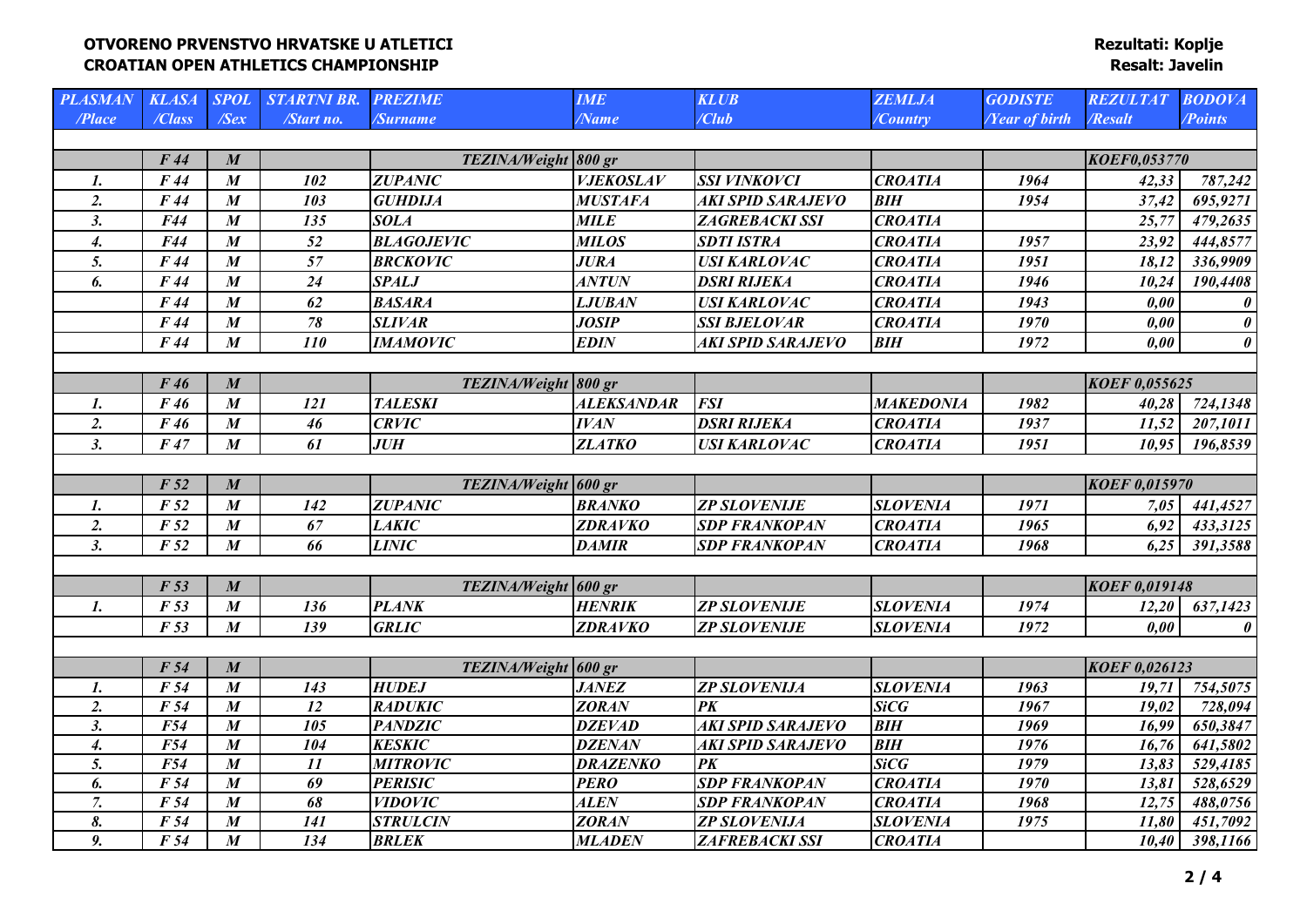| <b>PLASMAN</b>     | <b>KLASA</b> | <b>SPOL</b>      | <b>STARTNI BR.</b> | <b>PREZIME</b>       | <b>IME</b>       | <b>KLUB</b>           | <b>ZEMLJA</b>  | <b>GODISTE</b>              | <b>REZULTAT</b>       | <b>BODOVA</b>         |
|--------------------|--------------|------------------|--------------------|----------------------|------------------|-----------------------|----------------|-----------------------------|-----------------------|-----------------------|
| /Place             | /Class       | $\sqrt{Sex}$     | /Start no.         | <b>Surname</b>       | <b>Name</b>      | /Club                 | /Country       | <b><i>Near of birth</i></b> | /Resalt               | <b>Points</b>         |
| 10.                | F 54         | $\boldsymbol{M}$ | 132                | <b>VASIC</b>         | <b>DRAGAN</b>    | ZAGREBACKI SSI        | <b>CROATIA</b> |                             | 8,43                  | 322,7041              |
| $\overline{11}$ .  | F 54         | $\boldsymbol{M}$ | 131                | <b>ZOBEC</b>         | <b>DAVOR</b>     | ZAGREBACKI SSI        | <b>CROATIA</b> |                             | 7,50                  | 287,1033              |
|                    | F 54         | $\boldsymbol{M}$ | $\overline{2}$     | <b>GRATT</b>         | <b>ANDREAS</b>   | <b>RSCTU</b>          | <b>AUSTRIA</b> | 1981                        | $\boldsymbol{\theta}$ | $\boldsymbol{\theta}$ |
|                    |              |                  |                    |                      |                  |                       |                |                             |                       |                       |
|                    | F 55         | $\boldsymbol{M}$ |                    | TEZINA/Weight 600 gr |                  |                       |                |                             | <b>KOEF 0,29210</b>   |                       |
| $\mathbf{I}$ .     | F 55         | $\boldsymbol{M}$ | 96                 | <b>LASLO</b>         | <b>ANDELKO</b>   | <b>SSI BJELOVAR</b>   | <b>CROATIA</b> | 1962                        | 19,31                 | 66,1075               |
| 2.                 | <b>F55</b>   | $\boldsymbol{M}$ | 40                 | <b>KOBETIC</b>       | <b>DAMIR</b>     | <b>SDP PULA</b>       | <b>CROATIA</b> | 1958                        | 9,62                  | 32,93393              |
| 3.                 | <b>F55</b>   | $\boldsymbol{M}$ | 129                | <b>VERTUS</b>        | <b>ZELJKO</b>    | ZAGREBACKI SSI        | <b>CROATIA</b> |                             | 8,36                  | 28,62034              |
| $\boldsymbol{4}$ . | <b>F55</b>   | $\boldsymbol{M}$ | 130                | <b>GULAN</b>         | <b>ZELIMIR</b>   | <b>ZAGREBACKI SSI</b> | <b>CROATIA</b> |                             | 8,16                  | 27,93564              |
| 5.                 | F 55         | $\boldsymbol{M}$ | 70                 | <b>MARIJON</b>       | <b>DENIS</b>     | <b>SDP FRANKOPAN</b>  | <b>CROATIA</b> | 1977                        | 7,48                  | 25,60767              |
|                    |              |                  |                    |                      |                  |                       |                |                             |                       |                       |
|                    | <b>F56</b>   | $\boldsymbol{M}$ |                    | TEZINA/Weight 600 gr |                  |                       |                |                             | KOEF0,032020          |                       |
| 1.                 | F56          | $\boldsymbol{M}$ | 60                 | <b>HALAR</b>         | <b>VLADO</b>     | <b>USI KARLOVAC</b>   | <b>CROATIA</b> | 1962                        | 17,30                 | 540,2873              |
|                    |              |                  |                    |                      |                  |                       |                |                             |                       |                       |
|                    | F57          | $\boldsymbol{M}$ |                    | TEZINA/Weight 600 gr |                  |                       |                |                             | <b>KOEF 0,037793</b>  |                       |
| 1.                 | <b>F57</b>   | $\boldsymbol{M}$ | 63                 | <b>SKRTIC</b>        | <b>JURA</b>      | <b>USI KARLOVAC</b>   | <b>CROATIA</b> | 1955                        | 12,15                 | 321,4881              |
| 2.                 | F57          | $\boldsymbol{M}$ | 39                 | <b>MATIJAS</b>       | <b>MILORAD</b>   | <b>SDP PULA</b>       | <b>CROATIA</b> | 1960                        | 9,85                  | 260,6303              |
|                    |              |                  |                    |                      |                  |                       |                |                             |                       |                       |
|                    | <b>F58</b>   | $\boldsymbol{M}$ |                    | TEZINA/Weight 600 gr |                  |                       |                |                             | <b>KOEF 0,047080</b>  |                       |
| $\mathbf{I}$ .     | <b>F58</b>   | $\boldsymbol{M}$ | 10                 | <b>FILIPOVIC</b>     | <b>MAREK</b>     | <b>SLOVAK SAD</b>     | <b>SLOVAK</b>  | 1970                        | 31,87                 | 676,9329              |
|                    |              |                  |                    |                      |                  |                       |                |                             |                       |                       |
|                    | <b>OPCA</b>  | $\boldsymbol{M}$ |                    | TEZINA/Weight 800 gr |                  |                       |                |                             |                       |                       |
| 1.                 | OP           | $\boldsymbol{M}$ | 31                 | <b>SALETOVIC</b>     | <b>RIFET</b>     | <b>DSRI RIJEKA</b>    | <b>CROATIA</b> | 1953                        | 27,65                 |                       |
| 2.                 | OP           | $\boldsymbol{M}$ | 28                 | <b>IKICA</b>         | <b>ZARKO</b>     | <b>DSRI RIJEKA</b>    | <b>CROATIA</b> | 1960                        | 25,40                 |                       |
| 3.                 | OP           | $\boldsymbol{M}$ | 59                 | <b>TONZETIC</b>      | <b>MARIJAN</b>   | <b>USI KARLOVAC</b>   | <b>CROATIA</b> | 1955                        | 22,10                 |                       |
| 4.                 | OP           | $\boldsymbol{M}$ | 34                 | <b>GREGOROVIC</b>    | <b>VJEKOSLAV</b> | <b>DSRI RIJEKA</b>    | <b>CROATIA</b> | 1969                        | 14,79                 |                       |
| $V\mathbf{K}$      | OP           | $\boldsymbol{M}$ | 98                 | <b>PODKRAJSEK</b>    | <b>DARKO</b>     | <b>SSI BJELOVAR</b>   | <b>CROATIA</b> | 1971                        | 26,75                 |                       |
|                    |              |                  |                    |                      |                  |                       |                |                             |                       |                       |
|                    | F38          | W                |                    | TEZINA/Weight 600 gr |                  |                       |                |                             | <b>KOEF 0,043597</b>  |                       |
| 1.                 | F 38         | W                | $\overline{4}$     | <b>PFALZER</b>       | <b>PETRA</b>     | <b>ABSV VIENNA</b>    | <b>AUSTRIA</b> | 1966                        | 8,90                  | 204,1425              |
|                    |              |                  |                    |                      |                  |                       |                |                             |                       |                       |
|                    | F42          | W                |                    | TEZINA/Weight 600 gr |                  |                       |                |                             | <b>KOEF 0,027760</b>  |                       |
| $\mathbf{I}$ .     | F42          | W                | 51                 | <b>VUKOVIC</b>       | <b>JELENA</b>    | <b>SDTI ISTRA</b>     | <b>CROATIA</b> | 1976                        |                       | 16,45 592,5793        |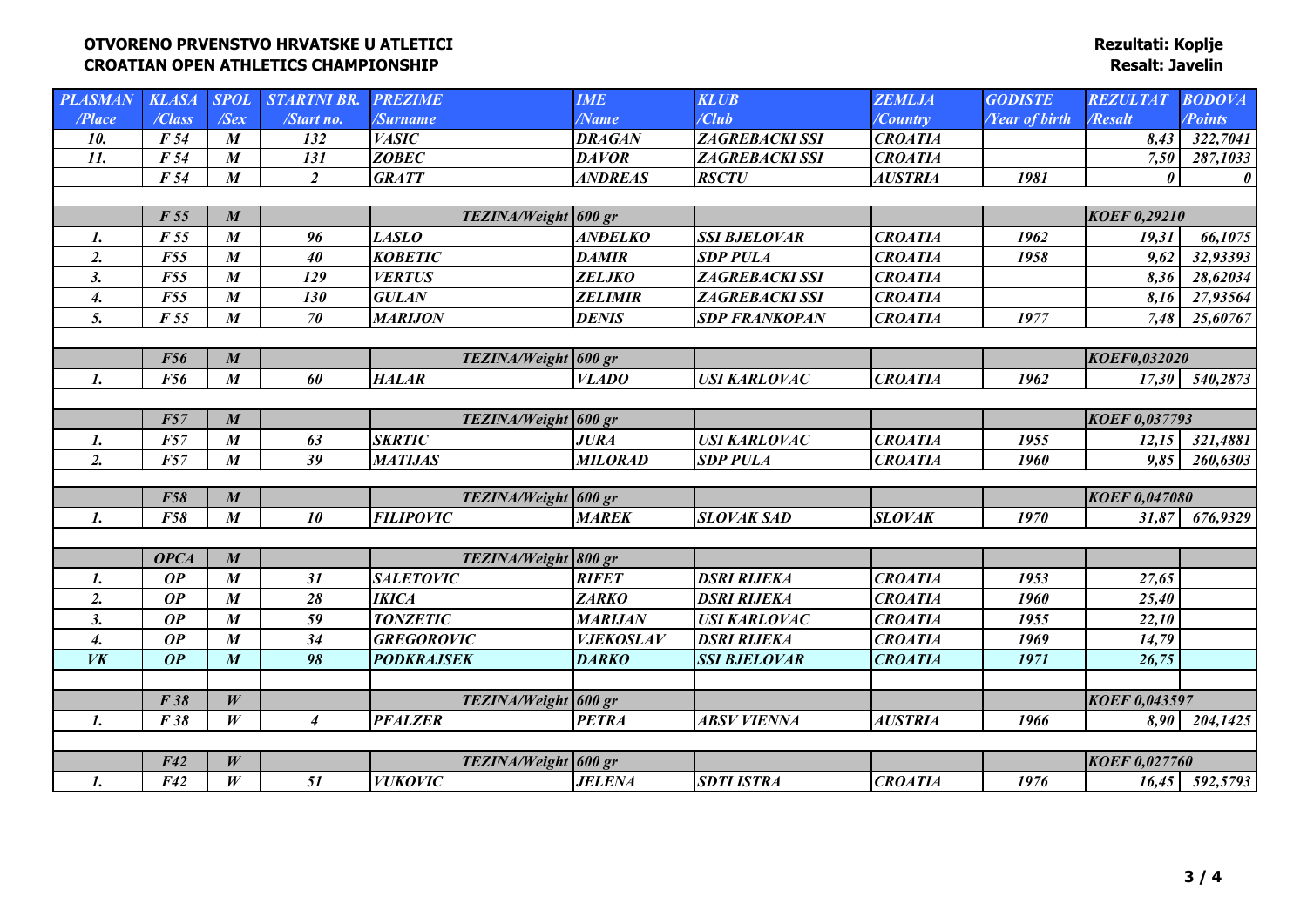| <b>PLASM</b> | <b>KLASA</b>    | <b>SPOL</b>   | <b>STARTNI BR.</b> | <b>PREZIME</b>       | <b>IME</b>     | <b>KLUB</b>           | <b>ZEMLJA</b>   | <b>GODISTE</b>              | <b>REZULTAT</b>      | <b>BODOVA</b> |
|--------------|-----------------|---------------|--------------------|----------------------|----------------|-----------------------|-----------------|-----------------------------|----------------------|---------------|
| /Place       | /Class          | $\sqrt{S}e x$ | /Start no.         | <b>Surname</b>       | /Name          | / <i>Club</i>         | /Country        | <b><i>Near of birth</i></b> | /Resalt              | /Points       |
|              |                 |               |                    |                      |                |                       |                 |                             |                      |               |
|              | F44             | W             |                    | TEZINA/Weight 600 gr |                |                       |                 |                             | KOEF 0.037105        |               |
|              | F44             | W             | 95                 | <b>LASLO</b>         | <b>MARIJA</b>  | <b>SSI BJELOVAR</b>   | <b>CROATIA</b>  | 1970                        | 5,43                 | 146,3415      |
|              |                 |               |                    |                      |                |                       |                 |                             |                      |               |
|              | F <sub>54</sub> | W             |                    | TEZINA/Weight 600 gr |                |                       |                 |                             | <b>KOEF 0.012878</b> |               |
| ı.           | <b>F54</b>      | W             | 137                | <b>MAJCEN</b>        | <b>TATJANA</b> | <b>ZP SLOVENIJA</b>   | <b>SLOVENIA</b> | 1978                        | 11,71                | 909,3027      |
|              |                 |               |                    |                      |                |                       |                 |                             |                      |               |
|              | F 55            | W             |                    | TEZINA/Weight 600 gr |                |                       |                 |                             | <b>KOEF 0,020563</b> |               |
|              | F 55            | W             | 73                 | <b>MILINKOVIC</b>    | <b>MILKA</b>   | <b>SDP FRANKOPAN</b>  | <b>CROATIA</b>  | 1955                        | 14,68                | 713,9036      |
| 2.           | <b>F55</b>      | W             | 133                | <b>JAKOPCEVIC</b>    | <b>BISERKA</b> | <b>ZAGREBACKI SSI</b> | <b>CROATIA</b>  |                             | 4,55                 | 221,2712      |
|              |                 |               |                    |                      |                |                       |                 |                             |                      |               |
|              | <b>OPCA</b>     | W             |                    | TEZINA/Weight 600 gr |                |                       |                 |                             |                      |               |
|              | OP              | W             | <b>20</b>          | MANITASEVIC HASANIC  | <b>VESNA</b>   | <b>DSRI RIJEKA</b>    | <b>CROATIA</b>  | 1962                        | 7,45                 |               |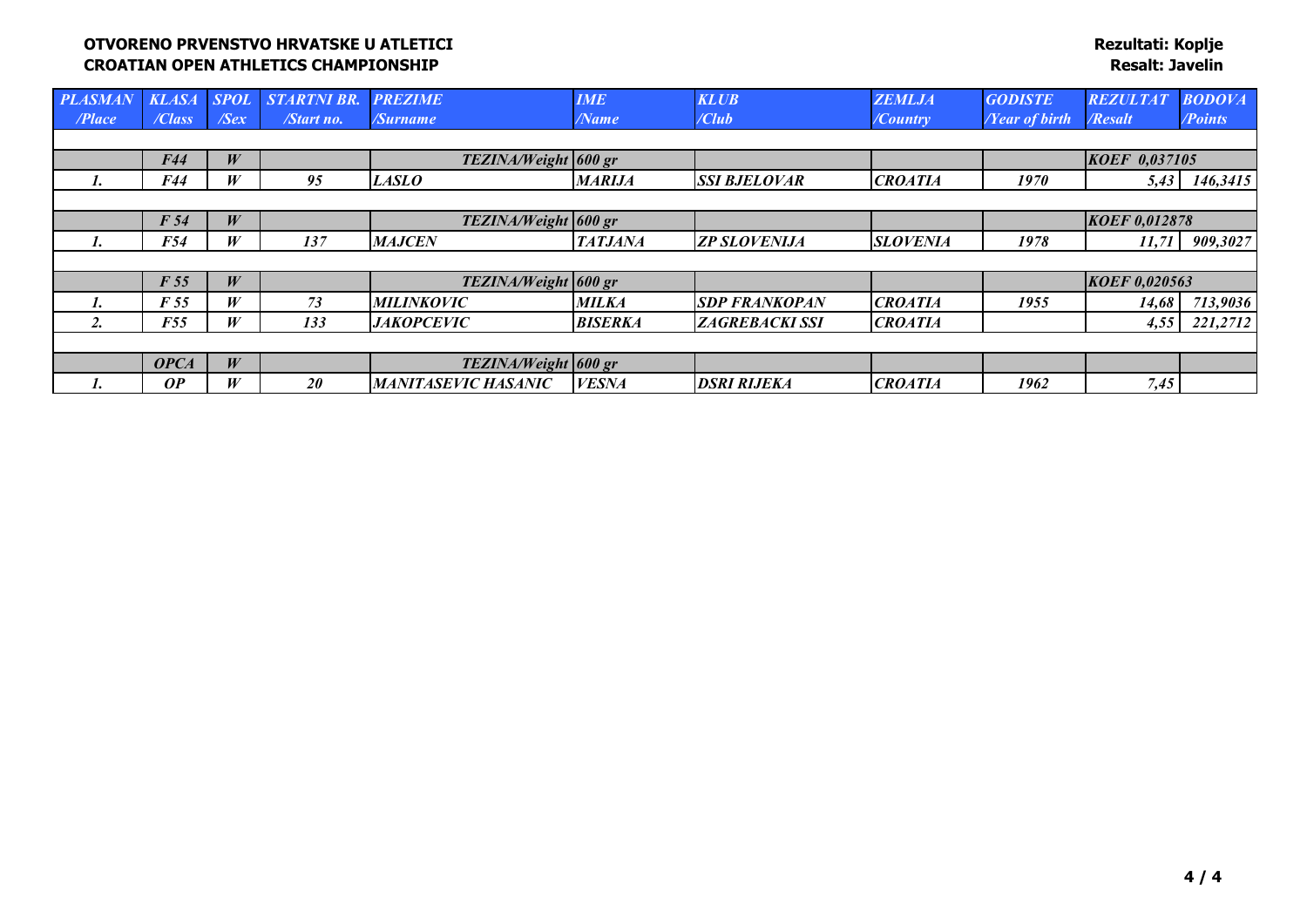| <b>PLASMAN</b><br>/Place | <b>KLASA</b><br>/Class | <b>SPOL</b><br>$\sqrt{Sex}$ | <b>STARTNI BR.</b><br>/Start no. | <b>PREZIME</b><br>/Surname | <b>IME</b><br>$\sqrt{Name}$ | <b>KLUB</b><br>/Club | <b>ZEMLJA</b><br>/Country | <b>GODISTE</b><br><b><i>Near of birth</i></b> | <b>REZULTAT</b><br>/Resalt | <b>BODOVA</b><br><b>Points</b> |
|--------------------------|------------------------|-----------------------------|----------------------------------|----------------------------|-----------------------------|----------------------|---------------------------|-----------------------------------------------|----------------------------|--------------------------------|
|                          |                        |                             |                                  |                            |                             |                      |                           |                                               |                            |                                |
|                          | F11                    | $\boldsymbol{M}$            |                                  | TEZINA/Weight 2,00 Kg      |                             |                      |                           |                                               | <b>KOEF 0,041480</b>       |                                |
| 1.                       | F 11                   | $\boldsymbol{M}$            | 6                                | <b>MARINKOVIC</b>          | BIL                         | <b>ABSV VIENNA</b>   | <b>AUSTRIA</b>            | 1973                                          | 36,01                      | 868,12922                      |
|                          |                        |                             |                                  |                            |                             |                      |                           |                                               |                            |                                |
|                          | F12                    | $\boldsymbol{M}$            |                                  | TEZINA/Weight 2,00 Kg      |                             |                      |                           |                                               | <b>KOEF 0,045735</b>       |                                |
| $\mathbf{I}$ .           | F12                    | $\boldsymbol{M}$            | $\mathfrak{Z}$                   | <b>ADNAN</b>               | <b>SHIBANI</b>              | <b>ABSV VIENNA</b>   | <b>AUSTRIA</b>            | 1976                                          |                            | 13,88 303,48748                |
|                          |                        |                             |                                  |                            |                             |                      |                           |                                               |                            |                                |
|                          | F13                    | $\boldsymbol{M}$            |                                  | TEZINA/Weight 2,00 Kg      |                             |                      |                           |                                               | <b>KOEF 0,052605</b>       |                                |
| $\mathbf{I}$ .           | F13                    | $\boldsymbol{M}$            | $\mathfrak{I}$                   | <b>MOLL</b>                | <b>WOLFGANG</b>             | <b>ABSV VIENNA</b>   | <b>AUSTRIA</b>            | 1974                                          |                            | 19,14 363,84374                |
|                          |                        |                             |                                  |                            |                             |                      |                           |                                               |                            |                                |
|                          | F20                    | $\boldsymbol{M}$            |                                  | TEZINA/Weight 2,00 Kg      |                             |                      |                           |                                               |                            |                                |
| 1.                       | F20                    | $\boldsymbol{M}$            | $22\,$                           | <b>MARINOVIC</b>           | <b>SANJIN</b>               | <b>DSRI RIJEKA</b>   | <b>CROATIA</b>            | 1985                                          | 14,28                      |                                |
|                          | F35                    | $\boldsymbol{M}$            |                                  | TEZINA/Weight 1,00 Kg      |                             |                      |                           |                                               | <b>KOEF 0,039915</b>       |                                |
| $\mathbf{I}$ .           | F35                    | $\boldsymbol{M}$            | 91                               | <b>BELAJ</b>               | <b>IVAN</b>                 | <b>SSI BJELOVAR</b>  | <b>CROATIA</b>            | 1952                                          |                            | 13,5 338,21871                 |
|                          |                        |                             |                                  |                            |                             |                      |                           |                                               |                            |                                |
|                          | F 36                   | $\boldsymbol{M}$            |                                  | TEZINA/Weight 1,00 Kg      |                             |                      |                           |                                               | <b>KOEF 0,034890</b>       |                                |
| $\mathbf{I}$ .           | F 36                   | $\boldsymbol{M}$            | 8                                | <b>BRUESTL</b>             | <b>PETER</b>                | <b>ABSV VIENNA</b>   | <b>AUSTRIA</b>            | 1964                                          |                            | 12,85 368,30037                |
|                          |                        |                             |                                  |                            |                             |                      |                           |                                               |                            |                                |
|                          | F37                    | $\boldsymbol{M}$            |                                  | TEZINA/Weight 1,00 Kg      |                             |                      |                           |                                               | <b>KOEF 0,045158</b>       |                                |
| $\mathbf{I}$ .           | F37                    | $\boldsymbol{M}$            | 30                               | <b>BOGDAN</b>              | <b>ZELJKO</b>               | <b>DSRI RIJEKA</b>   | <b>CROATIA</b>            | 1969                                          |                            | 19,36 428,71695                |
|                          |                        |                             |                                  |                            |                             |                      |                           |                                               |                            |                                |
|                          | <b>F38</b>             | $\boldsymbol{M}$            |                                  | TEZINA/Weight 1,50 Kg      |                             |                      |                           |                                               | <b>KOEF 0.038818</b>       |                                |
| 1.                       | F38                    | $\boldsymbol{M}$            | 33                               | <b>VULIN</b>               | <b>VEDRAN</b>               | <b>DSRI RIJEKA</b>   | <b>CROATIA</b>            | 1982                                          |                            | 15,19 391,31331                |
|                          |                        |                             |                                  |                            |                             |                      |                           |                                               |                            |                                |
|                          | F42                    | $\boldsymbol{M}$            |                                  | TEZINA/Weight 1,50 Kg      |                             |                      |                           |                                               | <b>KOEF 0,047173</b>       |                                |
| 1.                       | F42                    | $\boldsymbol{M}$            | 100                              | <b>TOMIC</b>               | <b>MLADEN</b>               | <b>SSI VINKOVCI</b>  | <b>CROATIA</b>            | 1976                                          | 26,14                      | 554,13054                      |
| 2.                       | F42                    | $\boldsymbol{M}$            | <b>101</b>                       | <b>PAVLOVIC</b>            | <b>BERISLAV</b>             | <b>SSI VINKOVCI</b>  | <b>CROATIA</b>            | 1964                                          | 23,44                      | 496,89441                      |
| 3.                       | F42                    | $\boldsymbol{M}$            | 116                              | <b>SMOJE</b>               | <b>KORCAGIN</b>             | <b>USRI SPLIT</b>    | <b>CROATIA</b>            | 1948                                          | 14,89                      | 315,64666                      |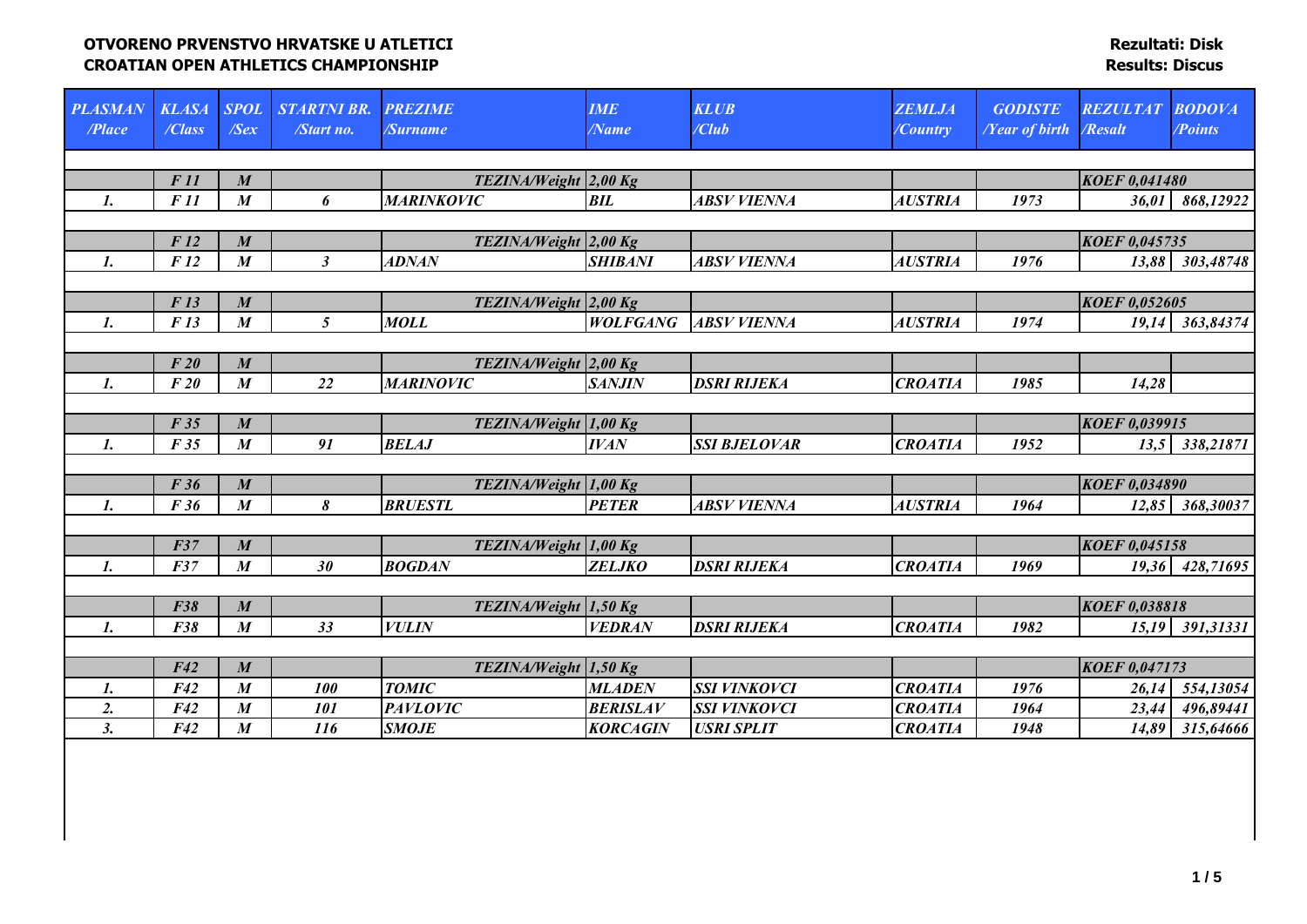| <b>PLASMAN</b><br>/Place | <b>KLASA</b><br>/Class | <b>SPOL</b><br>$\sqrt{Sex}$ | <b>STARTNI BR.</b><br>/Start no. | <b>PREZIME</b><br>/Surname | <b>IME</b><br>/Name | <b>KLUB</b><br>$\angle$ Club | <b>ZEMLJA</b><br>/Country | <b>GODISTE</b><br><b><i>Near of birth</i></b> | <b>REZULTAT</b><br><b>Resalt</b> | <b>BODOVA</b><br>/Points |
|--------------------------|------------------------|-----------------------------|----------------------------------|----------------------------|---------------------|------------------------------|---------------------------|-----------------------------------------------|----------------------------------|--------------------------|
|                          | F44                    | $\boldsymbol{M}$            |                                  | TEZINA/Weight 1,50 Kg      |                     |                              |                           |                                               | <b>KOEF 0,049980</b>             |                          |
| 1.                       | F44                    | $\boldsymbol{M}$            | 109                              | <b>MEKIC</b>               | <b>HALID</b>        | AKI SPID SAREJEVO            | <b>BIH</b>                | 1958                                          | 30,45                            | 609,2437                 |
| $\overline{2}$ .         | F44                    | $\boldsymbol{M}$            | 78                               | <b>SLIVAR</b>              | <b>JOSIP</b>        | <b>SSI BJELOVAR</b>          | <b>CROATIA</b>            | 1970                                          | 28,44                            | 569,02761                |
| 3.                       | F44                    | $\boldsymbol{M}$            | 103                              | <b>GUHDIJA</b>             | <b>MUSTAFA</b>      | AKI SPID SAREJEVO            | <b>BIH</b>                | 1954                                          | 25,09                            | 502,0008                 |
| 4.                       | F44                    | $\boldsymbol{M}$            | 52                               | <b>BLAGOJEVIC</b>          | <b>MILOS</b>        | <b>SDTI ISTRA</b>            | <b>CROATIA</b>            | 1957                                          | 24,52                            | 490,59624                |
| 5.                       | F44                    | $\boldsymbol{M}$            | 135                              | <b>SOLA</b>                | <b>MILE</b>         | <b>ZAGREBACKI SSI</b>        | <b>CROATIA</b>            |                                               | 23,59                            | 471,9888                 |
| 6.                       | F 44                   | $\boldsymbol{M}$            | 57                               | <b>BRCKOVIC</b>            | <b>JURA</b>         | <b>USI KARLOVAC</b>          | <b>CROATIA</b>            | 1951                                          | 18,81                            | 376,35054                |
| $\overline{7}$ .         | F44                    | $\boldsymbol{M}$            | 24                               | <b>SPALJ</b>               | <b>ANTUN</b>        | <b>DSRI RIJEKA</b>           | <b>CROATIA</b>            | 1946                                          | 11,06                            | 221,28852                |
|                          |                        |                             |                                  |                            |                     |                              |                           |                                               |                                  |                          |
|                          | F46                    | $\boldsymbol{M}$            |                                  | TEZINA/Weight 1,50 Kg      |                     |                              |                           |                                               | <b>KOEF 0,049980</b>             |                          |
| 1.                       | F 46                   | $\boldsymbol{M}$            | 25                               | <b>CRVIC</b>               | <b>IVAN</b>         | <b>DSRI RIJEKA</b>           | <b>CROATIA</b>            | 1937                                          | 10,02                            | 200,48019                |
|                          |                        |                             |                                  |                            |                     |                              |                           |                                               |                                  |                          |
|                          | F 51                   | $\boldsymbol{M}$            |                                  | TEZINA/Weight 1,00 Kg      |                     |                              |                           |                                               | <b>KOEF 0,009027</b>             |                          |
| 1.                       | F 51                   | $\boldsymbol{M}$            | 65                               | <b>MATIC</b>               | <b>MIROSLAV</b>     | <b>SDP FRANKOPAN</b>         | <b>CROATIA</b>            | 1967                                          | 8,23                             | 911,70932                |
| 2.                       | <b>F51</b>             | $\boldsymbol{M}$            | 127                              | <b>JURKOVIC</b>            | <b>BRUNO</b>        | <b>ZAGREBACKI SSI</b>        | <b>CROATIA</b>            |                                               | 6,27                             | 694,58292                |
|                          |                        |                             |                                  |                            |                     |                              |                           |                                               |                                  |                          |
|                          | F <sub>52</sub>        | $\boldsymbol{M}$            |                                  | TEZINA/Weight 1,00 Kg      |                     |                              |                           |                                               | <b>KOEF 0,016513</b>             |                          |
| 1.                       | F <sub>52</sub>        | $\boldsymbol{M}$            | 67                               | <b>LAKIC</b>               | <b>ZDRAVKO</b>      | <b>SDP FRANKOPAN</b>         | <b>CROATIA</b>            | 1965                                          | 10,08                            | 610,42815                |
| $\overline{2}$ .         | F <sub>52</sub>        | $\boldsymbol{M}$            | 142                              | <b>ZUPANIC</b>             | <b>BRANKO</b>       | <b>ZP SLOVENIJE</b>          | <b>SLOVENIA</b>           | 1971                                          | 8,75                             | 529,88554                |
| 3.                       | F <sub>52</sub>        | $\boldsymbol{M}$            | 66                               | <b>LINIC</b>               | <b>DAMIR</b>        | <b>SDP FRANKOPAN</b>         | <b>CROATIA</b>            | 1968                                          | 7,37                             | 446,31502                |
|                          |                        |                             |                                  |                            |                     |                              |                           |                                               |                                  |                          |
|                          | F <sub>53</sub>        | $\boldsymbol{M}$            |                                  | TEZINA/Weight 1,00 Kg      |                     |                              |                           |                                               | <b>KOEF 0,020653</b>             |                          |
| 1.                       | F53                    | $\boldsymbol{M}$            | 136                              | <b>PLANK</b>               | <b>HENRIK</b>       | <b>ZP SLOVENIJE</b>          | <b>SLOVENIA</b>           | 1974                                          | 13,03                            | 630,90108                |
|                          | F53                    | $\boldsymbol{M}$            | 139                              | <b>GRLIC</b>               | <b>ZDRAVKO</b>      | <b>ZP SLOVENIJE</b>          | <b>SLOVENIA</b>           | 1972                                          | 0,00                             | $\boldsymbol{\theta}$    |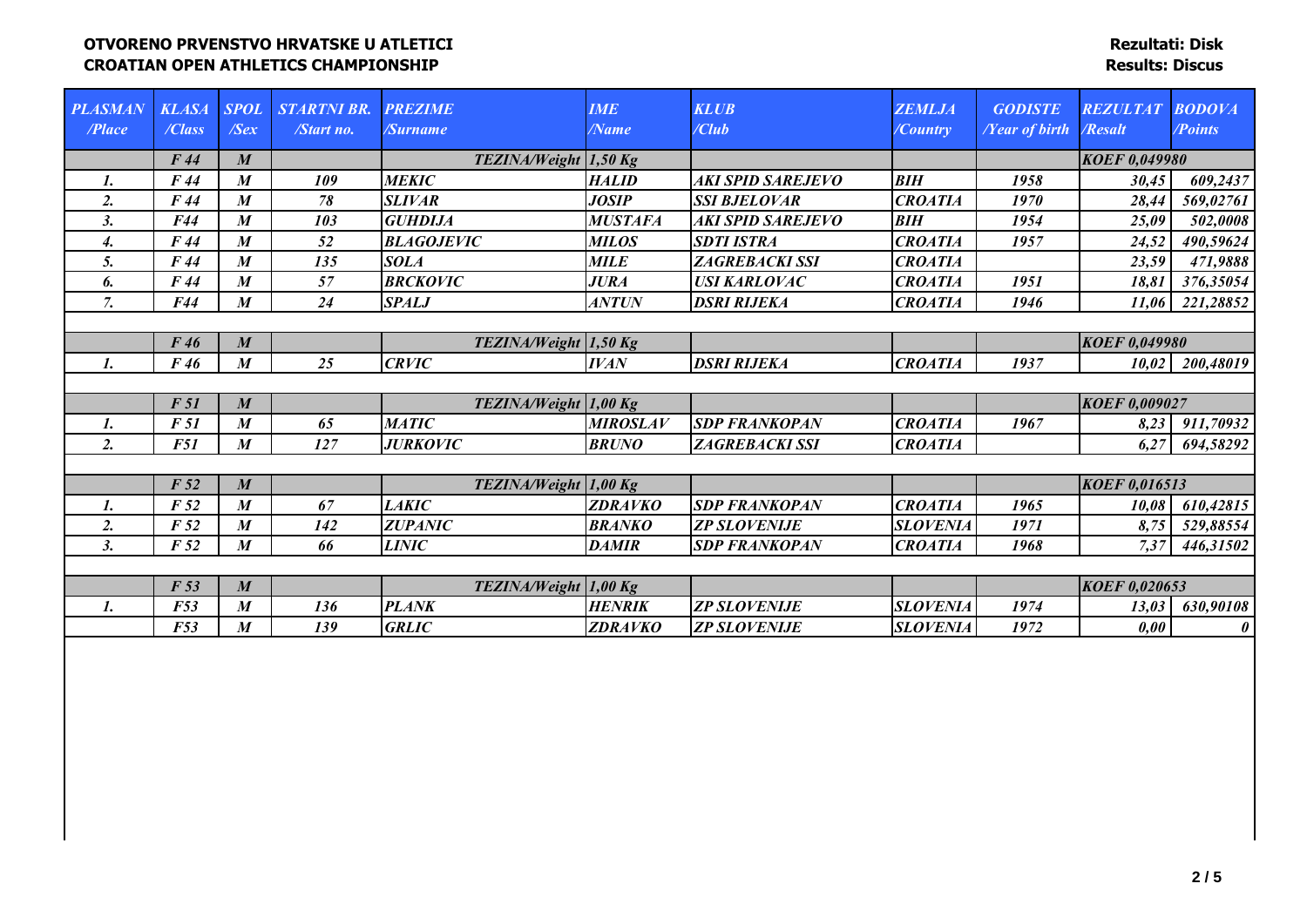| <b>PLASMAN</b>   | <b>KLASA</b>    | <b>SPOL</b>      | <b>STARTNI BR.</b> | <b>PREZIME</b>        | <b>IME</b>      | <b>KLUB</b>              | <b>ZEMLJA</b>   | <b>GODISTE</b>              | <b>REZULTAT</b>      | <b>BODOVA</b>   |
|------------------|-----------------|------------------|--------------------|-----------------------|-----------------|--------------------------|-----------------|-----------------------------|----------------------|-----------------|
| /Place           | /Class          | $\sqrt{Sex}$     | /Start no.         | /Surname              | /Name           | /Club                    | /Country        | <b><i>Near of birth</i></b> | /Resalt              | /Points         |
|                  |                 |                  |                    |                       |                 |                          |                 |                             |                      |                 |
|                  | F 54            | $\boldsymbol{M}$ |                    | TEZINA/Weight 1,00 Kg |                 |                          |                 |                             | <b>KOEF 0,028045</b> |                 |
| 1.               | F <sub>54</sub> | $\boldsymbol{M}$ | 143                | <b>HUDEJ</b>          | <b>JANEZ</b>    | <b>ZP SLOVENIJA</b>      | <b>SLOVENIA</b> | 1963                        | 23,21                | 827,5985        |
| 2.               | F54             | $\boldsymbol{M}$ | 105                | <b>PANDZIC</b>        | <b>DZEVAD</b>   | <b>AKI SPID SARAJEVO</b> | <b>BIH</b>      | 1969                        | 22,55                | 804,0649        |
| 3.               | F 54            | $\boldsymbol{M}$ | $\overline{2}$     | <b>GRATT</b>          | <b>ANDREAS</b>  | <b>RSCTU</b>             | <b>AUSTRIA</b>  | 1981                        | 21,85                | 779,10501       |
|                  | F54             | $\boldsymbol{M}$ | 12                 | <b>RADUKIC</b>        | <b>ZORAN</b>    | $\overline{PK}$          | SiCG            |                             | 20,54                |                 |
| 4.               | F54             | $\boldsymbol{M}$ | 104                | <b>KESKIC</b>         | <b>DZENAN</b>   | <b>AKI SPID SARAJEVO</b> | <b>BIH</b>      | 1976                        | 20,31                | 724,19326       |
| 5.               | F 54            | $\boldsymbol{M}$ | 11                 | <b>MITROVIC</b>       | <b>DRAZENKO</b> | $\overline{PK}$          | <b>SiCG</b>     | 1979                        | 17,40                | 620,43145       |
| 6.               | F 54            | $\boldsymbol{M}$ | $\mathbf{I}$       | <b>SCHWARZ</b>        | <b>RENE</b>     | <b>RSC HEINDL</b>        | <b>AUSTRIA</b>  | 1973                        | 15,92                | 567,65912       |
| $\overline{7}$ . | F 54            | $\boldsymbol{M}$ | 69                 | <b>PERISIC</b>        | <b>PERO</b>     | <b>SDP FRANKOPAN</b>     | <b>CROATIA</b>  | 1970                        | 15,49                | 552,32662       |
| 8.               | F 54            | $\boldsymbol{M}$ | 68                 | <b>VIDOVIC</b>        | <b>ALEN</b>     | <b>SDP FRANKOPAN</b>     | <b>CROATIA</b>  | 1968                        | 14,30                | 509,89481       |
| 9.               | F 54            | $\boldsymbol{M}$ | 141                | <b>STRULCIN</b>       | <b>ZORAN</b>    | <b>ZP SLOVENIJA</b>      | <b>SLOVENIA</b> | 1975                        | 11,44                | 407,91585       |
| 10.              | F 54            | $\boldsymbol{M}$ | 134                | <b>BRLEK</b>          | <b>MLADEN</b>   | <b>ZAFREBACKI SSI</b>    | <b>CROATIA</b>  |                             | 10,78                | 384,38224       |
| 11.              | F 54            | $\boldsymbol{M}$ | 132                | <b>VASIC</b>          | <b>DRAGAN</b>   | <b>ZAGREBACKI SSI</b>    | <b>CROATIA</b>  |                             | 10,08                | 359,42236       |
| 12.              | F 54            | $\boldsymbol{M}$ | 131                | <b>ZOBEC</b>          | <b>DAVOR</b>    | <b>ZAGREBACKI SSI</b>    | <b>CROATIA</b>  |                             | 9,08                 | 323,76538       |
|                  |                 |                  |                    |                       |                 |                          |                 |                             |                      |                 |
|                  | F 55            | $\boldsymbol{M}$ |                    | TEZINA/Weight 1,00 Kg |                 |                          |                 |                             | <b>KOEF 0,035718</b> |                 |
| $\mathbf{I}$ .   | F 55            | $\boldsymbol{M}$ | 70                 | <b>MARIJON</b>        | <b>DENIS</b>    | <b>SDP FRANKOPAN</b>     | <b>CROATIA</b>  | 1977                        | 11,70                | 327,56593       |
| 2.               | F55             | $\boldsymbol{M}$ | 40                 | <b>KOBETIC</b>        | <b>DAMIR</b>    | <b>SDP PULA</b>          | <b>CROATIA</b>  | 1958                        | 11,52                | 322,52646       |
| 3.               | F 55            | $\boldsymbol{M}$ | 129                | <b>VERTUS</b>         | <b>ZELJKO</b>   | <b>ZAGREBACKI SSI</b>    | <b>CROATIA</b>  |                             | 9,77                 | 273,53155       |
| $\overline{4}$ . | F 55            | $\boldsymbol{M}$ | 130                | <b>GULAN</b>          | <b>ZELIMIR</b>  | <b>ZAGREBACKI SSI</b>    | <b>CROATIA</b>  |                             | 9,72                 | 272,1317        |
| 5.               | F 55            | $\boldsymbol{M}$ | 96                 | <b>LASLO</b>          | <b>ANDELKO</b>  | <b>SSI BJELOVAR</b>      | <b>CROATIA</b>  | 1962                        | 9,62                 | 269,33199       |
|                  |                 |                  |                    |                       |                 |                          |                 |                             |                      |                 |
|                  | <b>F56</b>      | $\boldsymbol{M}$ |                    | TEZINA/Weight 1,00 Kg |                 |                          |                 |                             | <b>KOEF 0,036840</b> |                 |
| $\mathbf{1}$ .   | F56             | $\boldsymbol{M}$ | 60                 | <b>HALAR</b>          | <b>VLADO</b>    | <b>USI KARLOVAC</b>      | <b>CROATIA</b>  | 1962                        |                      | 18,55 503,52877 |
|                  |                 |                  |                    |                       |                 |                          |                 |                             |                      |                 |
|                  | F57             | $\boldsymbol{M}$ |                    | TEZINA/Weight 1,00 Kg |                 |                          |                 |                             | <b>KOEF 0,045283</b> |                 |
| $\mathbf{1}$ .   | F57             | $\boldsymbol{M}$ | 63                 | <b>SKRTIC</b>         | <b>JURA</b>     | <b>USI KARLOVAC</b>      | <b>CROATIA</b>  | 1955                        | 12,98                | 286,64179       |
| 2.               | F57             | $\boldsymbol{M}$ | 39                 | <b>MATIJAS</b>        | <b>MILORAD</b>  | <b>SDP PULA</b>          | <b>CROATIA</b>  | 1960                        | 12,12                | 267,65011       |
|                  |                 |                  |                    |                       |                 |                          |                 |                             |                      |                 |
|                  | <b>F58</b>      | $\boldsymbol{M}$ |                    | TEZINA/Weight 1,00 Kg |                 |                          |                 |                             | <b>KOEF 0,031015</b> |                 |
| 1.               | F58             | $\boldsymbol{M}$ | 10                 | <b>FILIPOVIC</b>      | <b>MAREK</b>    | <b>SLOVAK SAD</b>        | <b>SLOVAK</b>   | 1970                        | 31,62                | 1019,5067       |
|                  |                 |                  |                    |                       |                 |                          |                 |                             |                      |                 |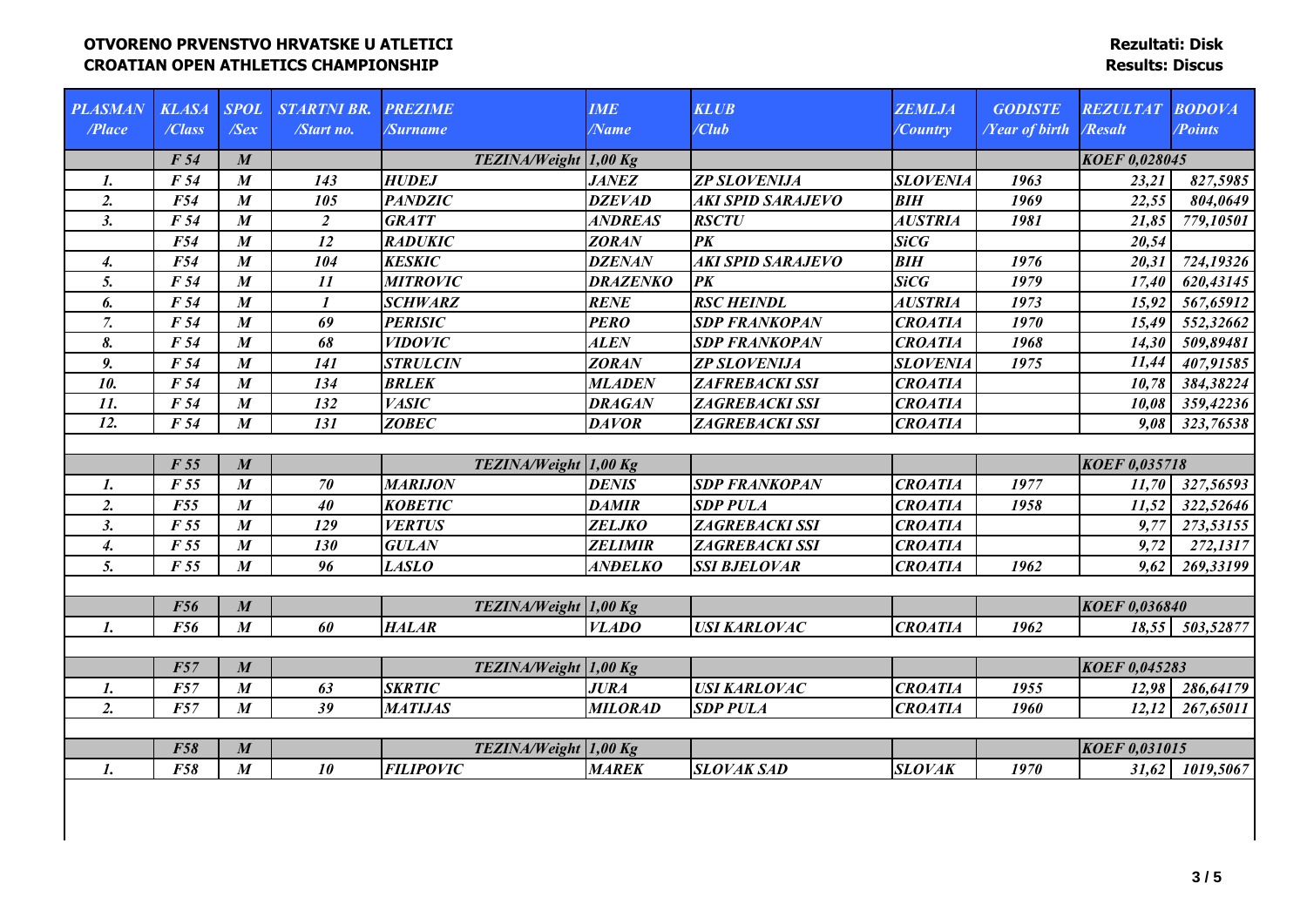| <b>PLASMAN</b><br>Place | <b>KLASA</b><br>/Class | <b>SPOL</b><br>$\sqrt{S}e x$ | <b>STARTNI BR.</b><br>/Start no. | <b>PREZIME</b><br>/Surname     | <b>IME</b><br>/Name | <b>KLUB</b><br>/Club | <b>ZEMLJA</b><br>/Country | <b>GODISTE</b><br><b><i>Near of birth</i></b> | <b>REZULTAT</b><br><b>Resalt</b> | BODOVA<br><b>Points</b> |
|-------------------------|------------------------|------------------------------|----------------------------------|--------------------------------|---------------------|----------------------|---------------------------|-----------------------------------------------|----------------------------------|-------------------------|
|                         |                        |                              |                                  |                                |                     |                      |                           |                                               |                                  |                         |
|                         | <b>OPCA</b>            | $\boldsymbol{M}$             |                                  | TEZINA/Weight 2,00 Kg          |                     |                      |                           |                                               |                                  |                         |
| 1.                      | OP                     | M                            | 28                               | <b>IKICA</b>                   | <b>ZARKO</b>        | <b>DSRI RIJEKA</b>   | <b>CROATIA</b>            | 1960                                          | 20,14                            |                         |
| $\overline{2}$ .        | OP                     | M                            | 31                               | <b>SALETOVIC</b>               | <b>RIFET</b>        | <b>DSRI RIJEKA</b>   | <b>CROATIA</b>            | 1953                                          | 19,58                            |                         |
| 5.                      | OP                     | M                            | <i>115</i>                       | MANDIC                         | <b>RATKO</b>        | <b>USRI SPLIT</b>    | <b>CROATIA</b>            | 1956                                          | 19,49                            |                         |
| 4.                      | OP                     | M                            | 59                               | <b>TONZETIC</b>                | <b>MARIJAN</b>      | <b>USI KARLOVAC</b>  | <b>CROATIA</b>            | 1955                                          | 16,83                            |                         |
| 5.                      | <b>OP</b>              | M                            | 34                               | <b>GREGOROVIC</b>              | <b>VJEKOSLAV</b>    | <b>DSRI RIJEKA</b>   | <b>CROATIA</b>            | 1969                                          | 12,73                            |                         |
|                         |                        |                              |                                  |                                |                     |                      |                           |                                               |                                  |                         |
|                         | F12                    | W                            |                                  | TEZINA/Weight 1,00 Kg          |                     |                      |                           |                                               | <b>KOEF 0,043820</b>             |                         |
|                         | <i>F12</i>             | W                            | 77                               | <b>IVEKOVIC</b>                | <b>MARIJA</b>       | AK DINAMO ZRINJEVAC  | <b>CROATIA</b>            | 1981                                          | 29,14                            | 664,99315               |
|                         | F12                    | W                            | 14                               | <b>VUKSANOVIC</b>              | <b>NADA</b>         | <b>PK</b>            | <b>SiCG</b>               | 1959                                          | 29,12                            | 664,53674               |
|                         |                        |                              |                                  |                                |                     |                      |                           |                                               |                                  |                         |
|                         | F38                    | W                            |                                  | <b>TEZINA/Weight</b> $1,00$ Kg |                     |                      |                           |                                               | <b>KOEF 0,025553</b>             |                         |
|                         | <b>F38</b>             | W                            | 4                                | <b>PFALZER</b>                 | <b>PETRA</b>        | ABSV VIENNA          | <b>AUSTRIA</b>            | 1966                                          | 9,89                             | 387,0387                |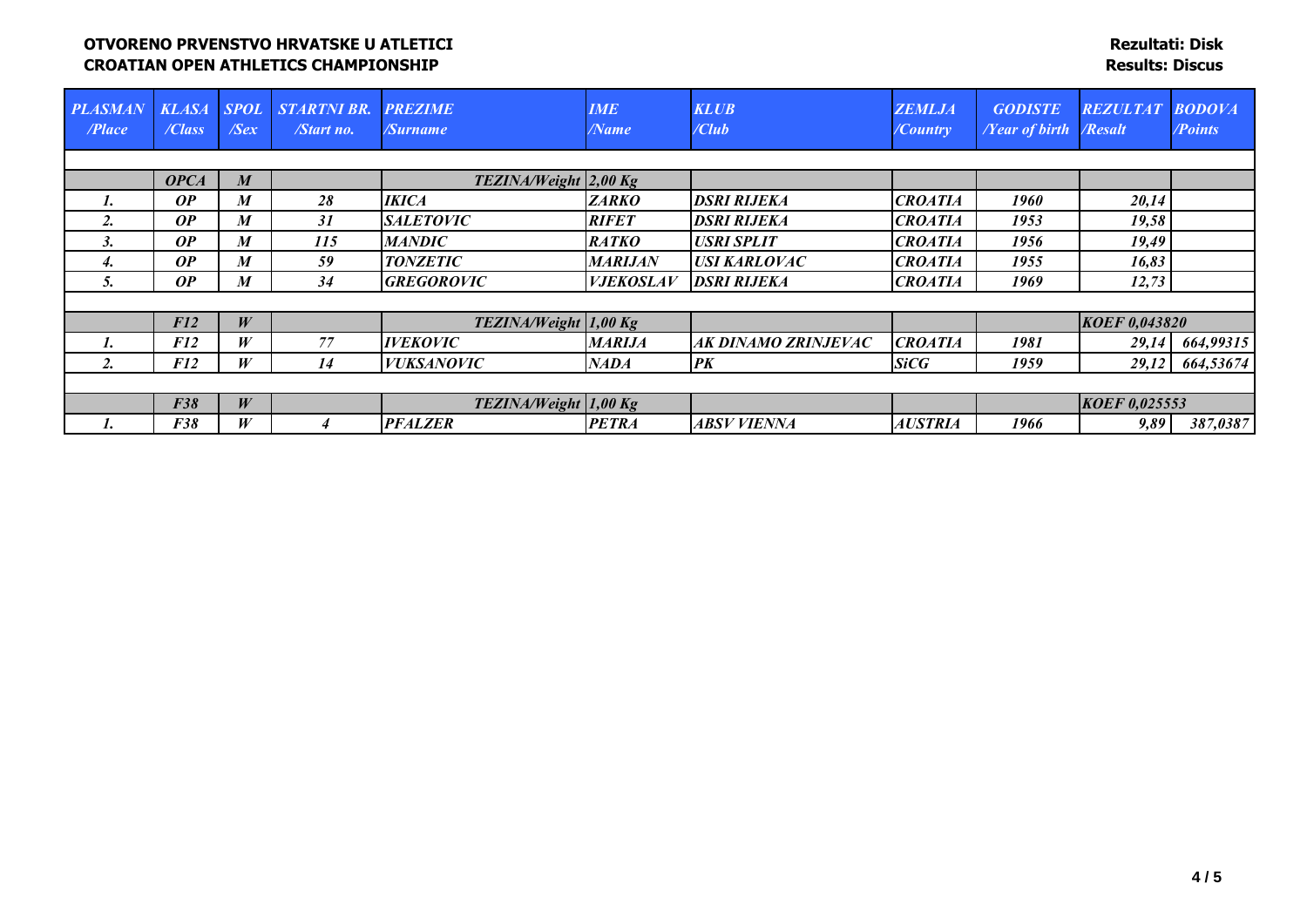| <b>PLASMAN</b><br>/Place | <b>KLASA</b><br>/Class | <b>SPOL</b><br>$\sqrt{Sex}$ | <b>STARTNI BR.</b><br>/Start no. | <b>PREZIME</b><br><b>/Surname</b> | <b>IME</b><br>$\sqrt{N}$ ame | <b>KLUB</b><br>$\angle$ Club | <b>ZEMLJA</b><br>/Country | <b>GODISTE</b><br><b>/Year of birth   /Resalt</b> | <b>REZULTAT</b>      | <b>BODOVA</b><br><i><b>Points</b></i> |
|--------------------------|------------------------|-----------------------------|----------------------------------|-----------------------------------|------------------------------|------------------------------|---------------------------|---------------------------------------------------|----------------------|---------------------------------------|
|                          |                        |                             |                                  |                                   |                              |                              |                           |                                                   |                      |                                       |
|                          | F42                    | W                           |                                  | TEZINA 1,00 Kg<br>/Weight         |                              | <b>KOEF 0,019923</b>         |                           |                                                   |                      |                                       |
| 1.                       | <b>F42</b>             | W                           | 51                               | <b>VUKOVIC</b>                    | <b>JELENA</b>                | <b>SDTI ISTRA</b>            | <b>CROATIA</b>            | 1976                                              | 23,34                | 1171,5103                             |
|                          |                        |                             |                                  |                                   |                              |                              |                           |                                                   |                      |                                       |
|                          | F44                    | W                           |                                  | TEZINA/Weight 1,00 Kg             |                              |                              |                           |                                                   | <b>KOEF 0,032360</b> |                                       |
| 1.                       | F44                    | W                           | 95                               | <b>LASLO</b>                      | <b>MARIJA</b>                | <b>SSI BJELOVAR</b>          | <b>CROATIA</b>            | 1970                                              | 8,25                 | 254,94438                             |
|                          |                        |                             |                                  |                                   |                              |                              |                           |                                                   |                      |                                       |
|                          | F <sub>54</sub>        | W                           |                                  | TEZINA/Weight 1,00 Kg             |                              |                              |                           |                                                   | <b>KOEF 0,015088</b> |                                       |
| 1.                       | F 54                   | W                           | 137                              | <b>MAJCEN</b>                     | <b>TATJANA</b>               | <b>ZP SLOVENIJA</b>          | <b>SLOVENIA</b>           | 1978                                              | 13,91                | 921,92471                             |
|                          |                        |                             |                                  |                                   |                              |                              |                           |                                                   |                      |                                       |
|                          | F 55                   | W                           |                                  | TEZINA/Weight 1,00 Kg             |                              |                              |                           |                                                   | KOEF 0,025575        |                                       |
| 1.                       | F 55                   | W                           | 133                              | <b>JAKOPCEVIC</b>                 | <b>BISERKA</b>               | <b>ZAGREBACKI SSI</b>        | <b>CROATIA</b>            |                                                   | 6,31                 | 246,72532                             |
|                          | <b>F55</b>             | W                           | 73                               | <b>MILINKOVIC</b>                 | <b>MILKA</b>                 | <b>SDP FRANKOPAN</b>         | <b>CROATIA</b>            | 1955                                              | 0,00                 | $\theta$                              |
|                          |                        |                             |                                  |                                   |                              |                              |                           |                                                   |                      |                                       |
|                          | <b>OPCA</b>            | W                           |                                  | TEZINA/Weight 1,00 Kg             |                              |                              |                           |                                                   |                      |                                       |
| ı.                       | <b>OPCA</b>            | W                           | 20                               | <b>MANITASEVIC HASANIC</b>        | <b>VESNA</b>                 | <b>DSRI RIJEKA</b>           | <b>CROATIA</b>            | 1962                                              | 7,26                 |                                       |